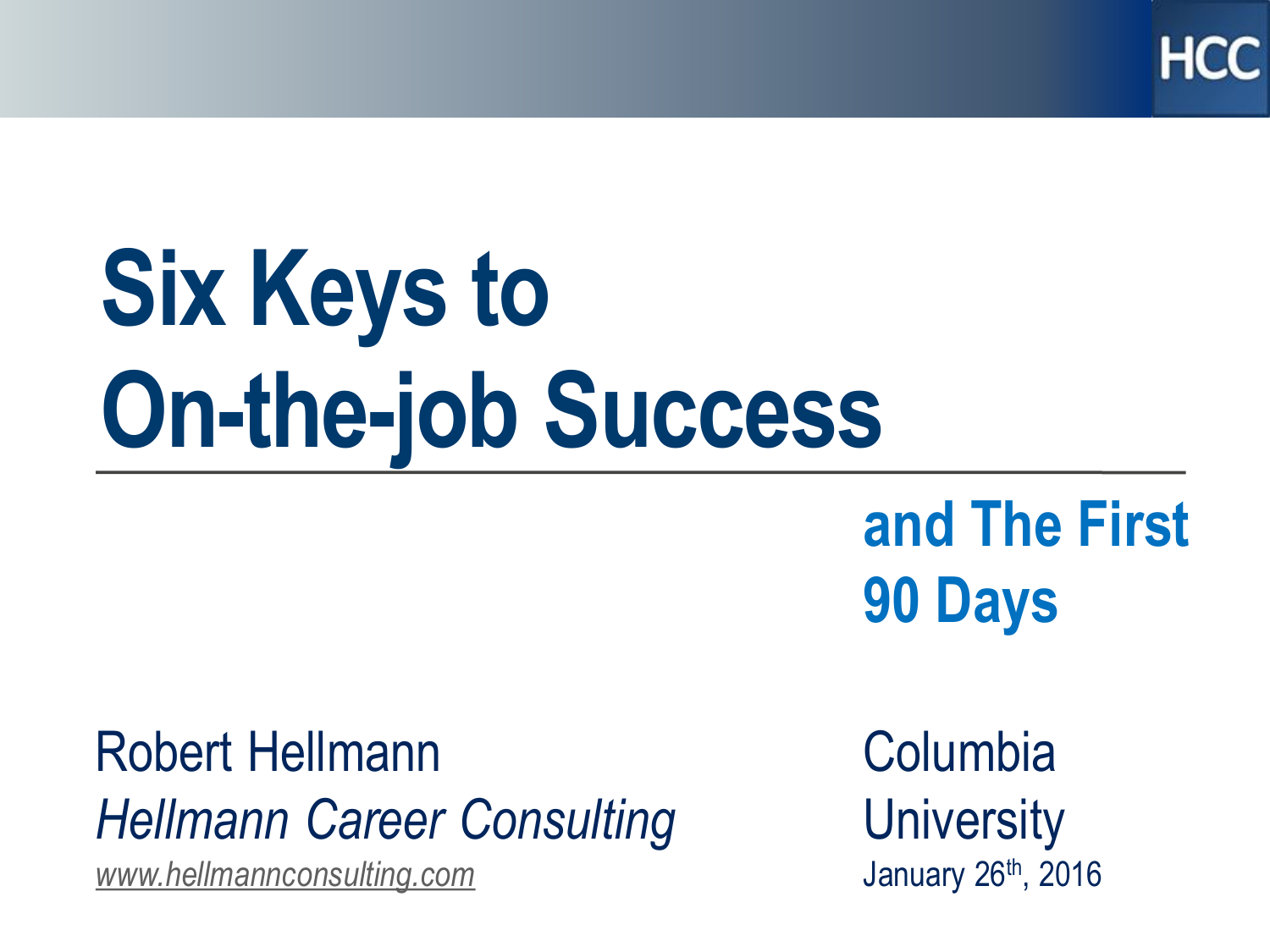## **True or False?**

- 1. Working hard and doing your job well is the key to job security.
- 2. The average American has been at his or her job for fourteen years.
	- a) Both True
	- b) Both False
	- c) Only #1 is true
	- d) Only #2 is true

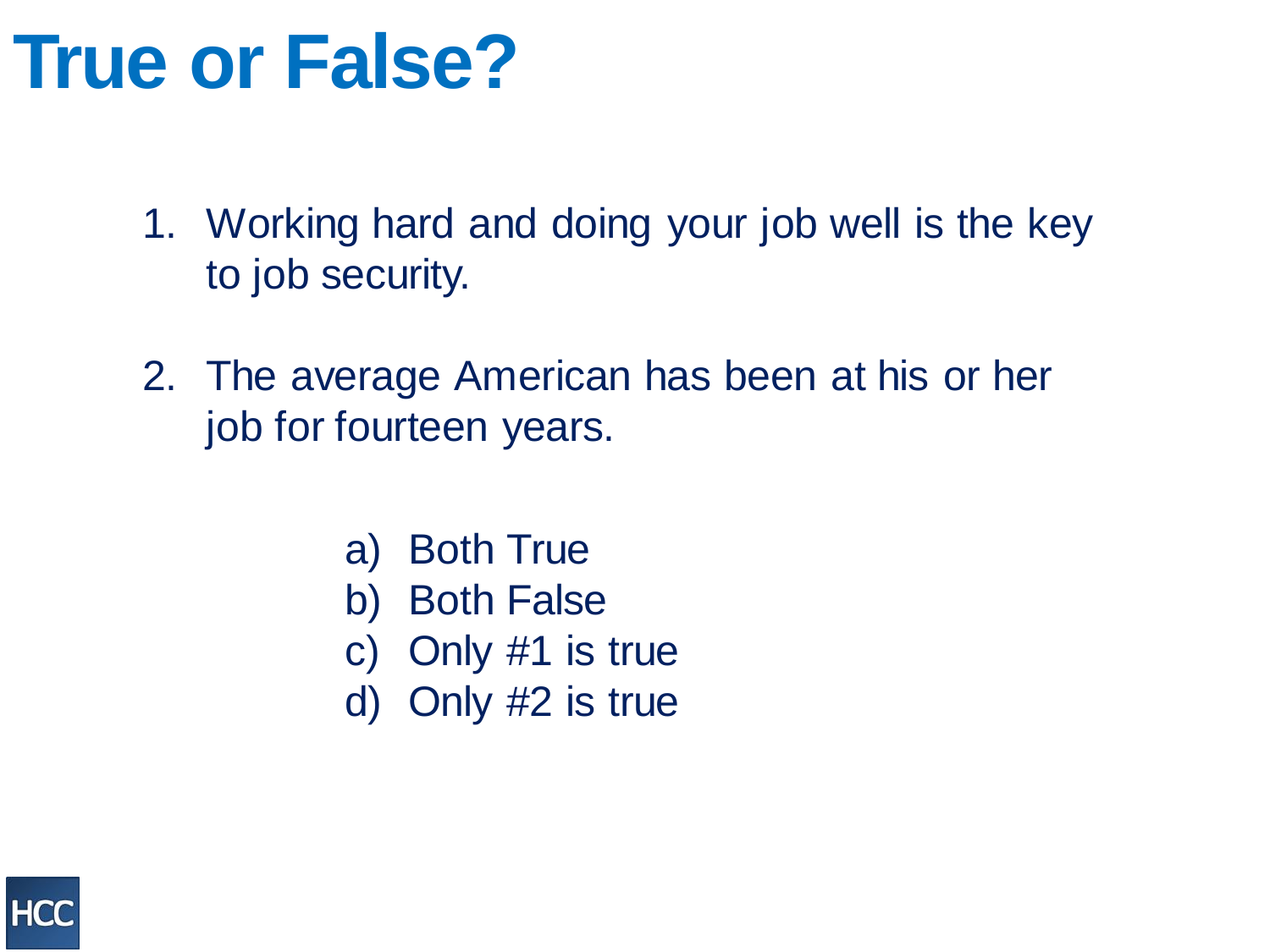## **True or False?**

- 1. Working hard and doing your job well is the key to job security.
- 2. The average American has been at his or her job for fourteen years.

### **Answer: BOTH FALSE!** The way we arrive at "Security" has changed.

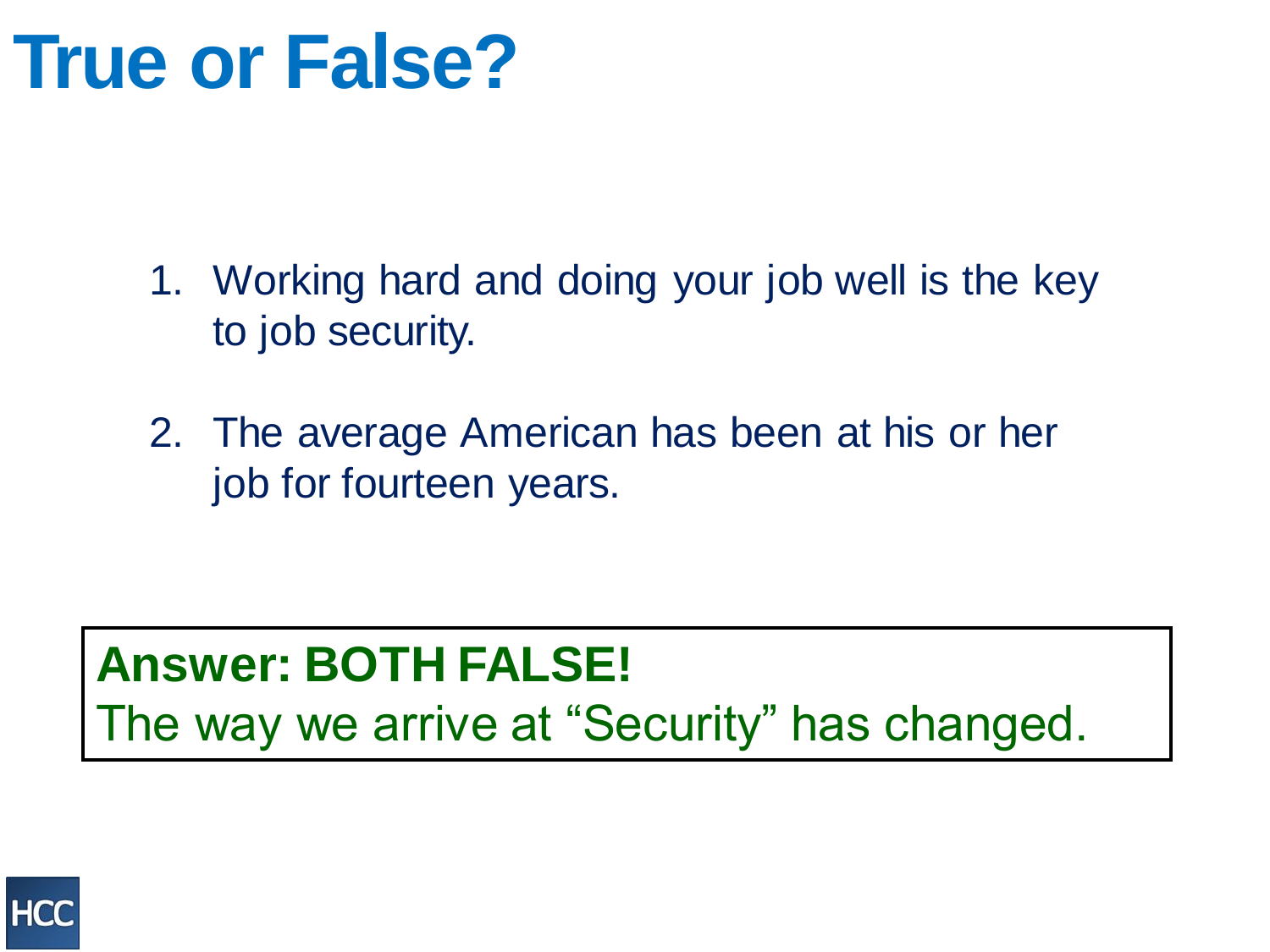## **Six Keys to "Career Security"**



- **Key #1: For "Career Security," you need "Marketability"**
- **Key #2:** Manage Up, Down and Across
- **Key #3:** Develop a long-term vision and a detailed plan
- **Key #4:** Know when it's time to move on
- **Key #5:** Build and Maintain a Network
- **Key #6:** Demonstrate Leadership

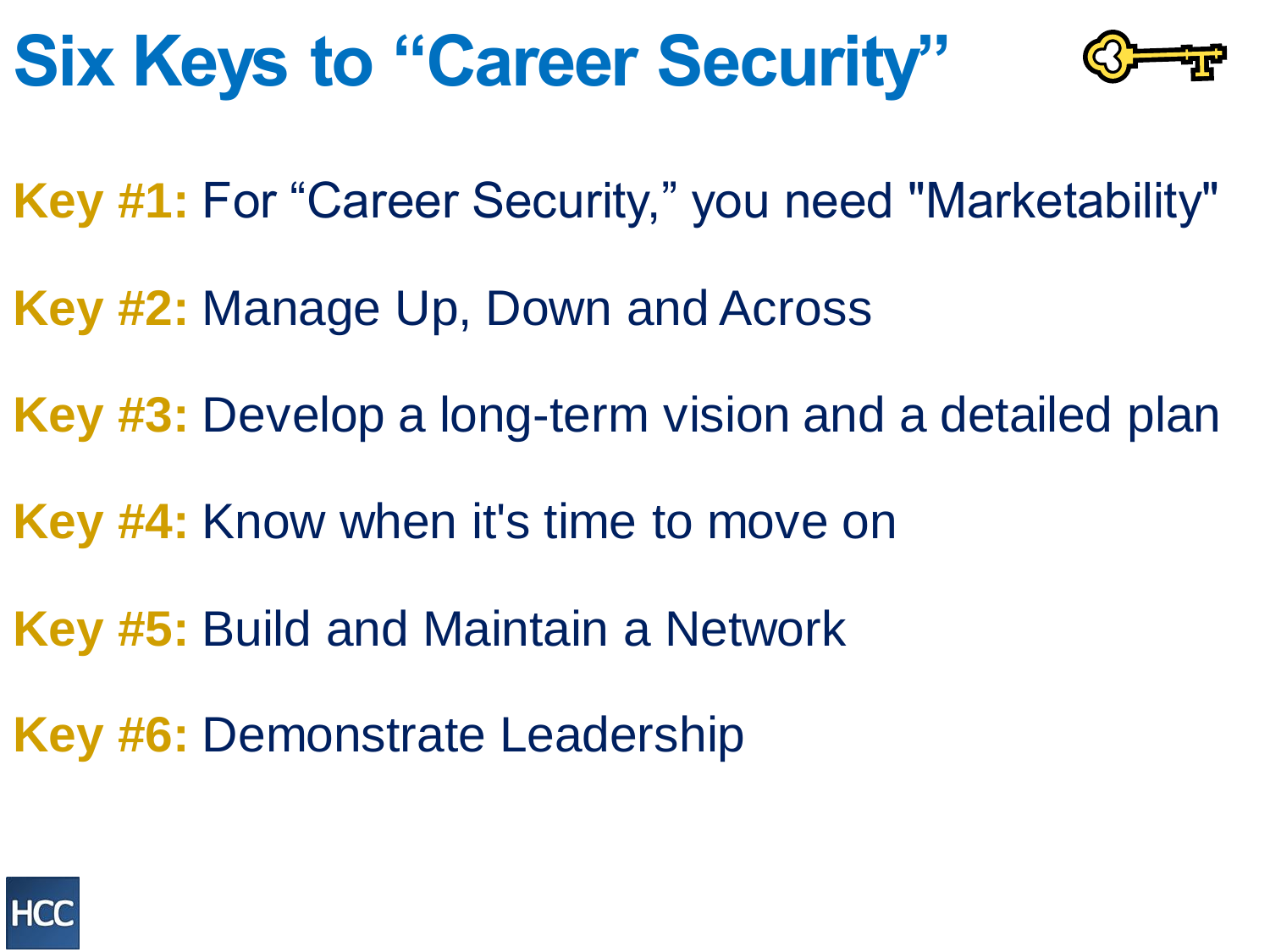

### •**The Old Goal was Job Security.**

## •**To achieve "career security," you need "Marketability"**

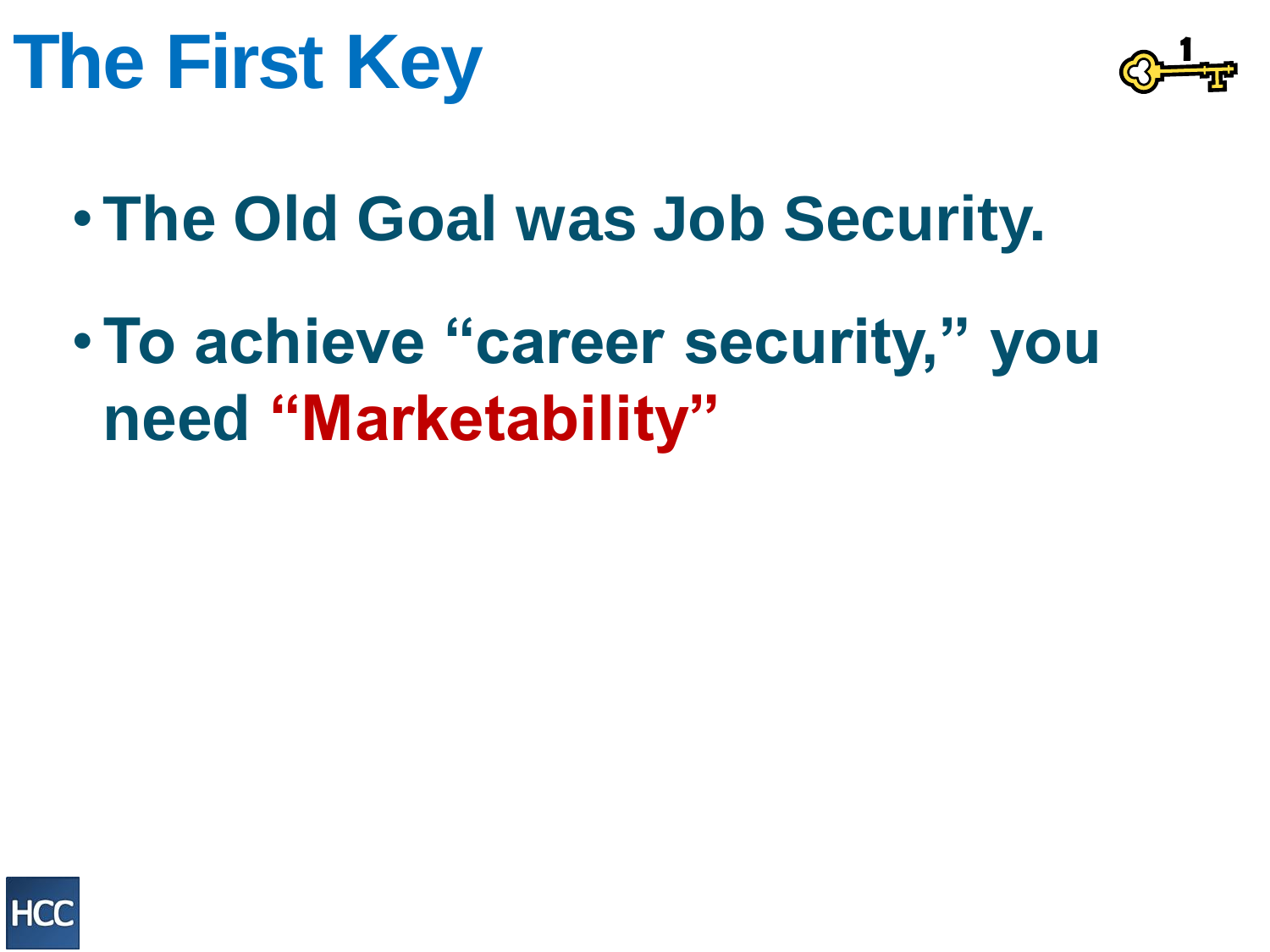# **Marketability**



### *Think and act like a consultant.*

- Keep up with what is happening in your industry
	- Join associations or LInkedIn groups
	- •read trade journals
	- •take courses
	- •network with people outside your organization.
- Keep up with what is happening *outside* your industry.
- Acquire the new knowledge and abilities that are in demand
- Bring new knowledge/abilities back to your present employer.

### **Think of yourself as an investigator for your employer.**

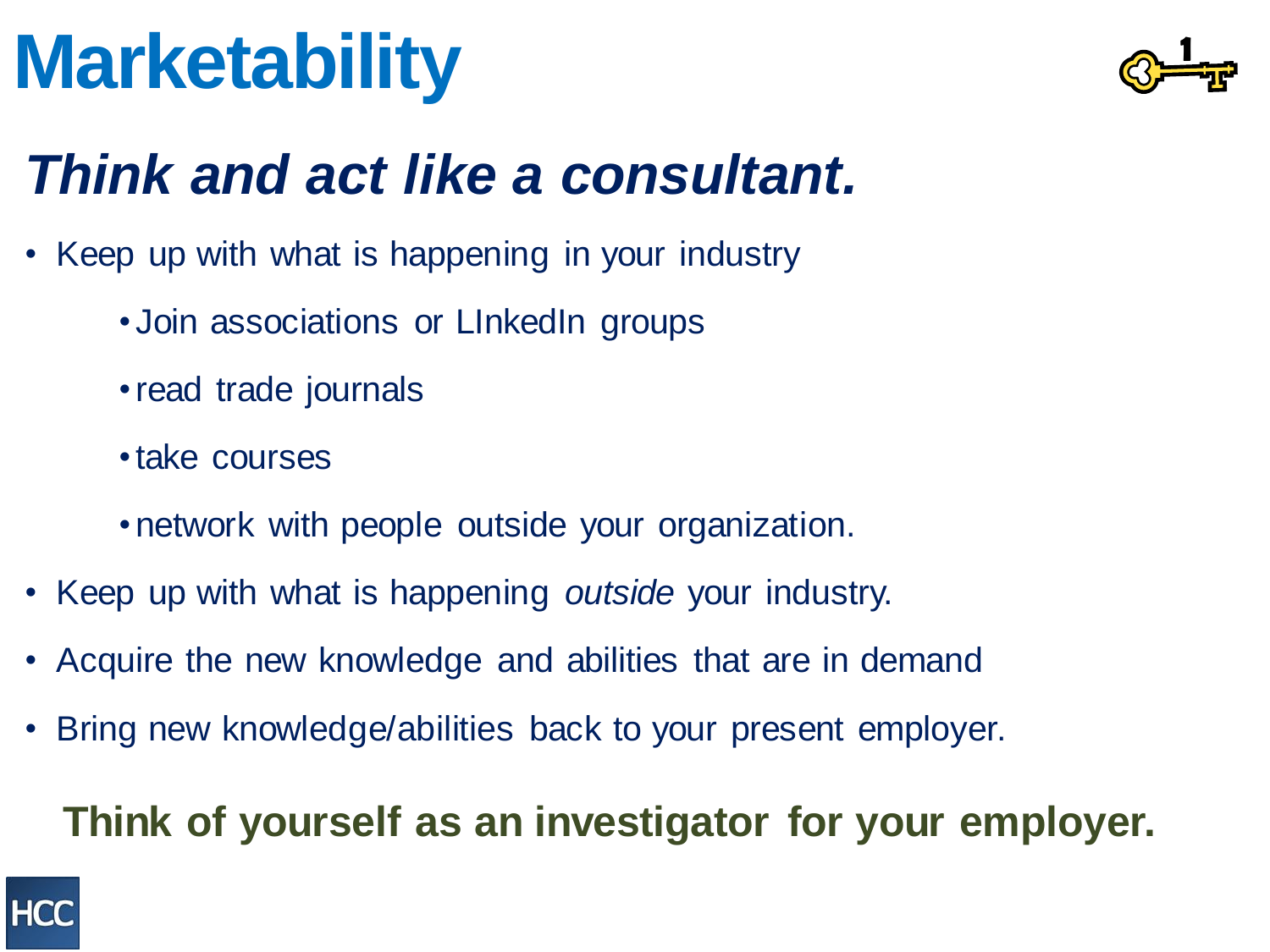

## *Manage Up, Down, and Across*

- Most people lose their jobs because of poor relationships, not incompetence.
- Manage relationships with:
	- Your Boss
	- Your Peers
	- Your Subordinates

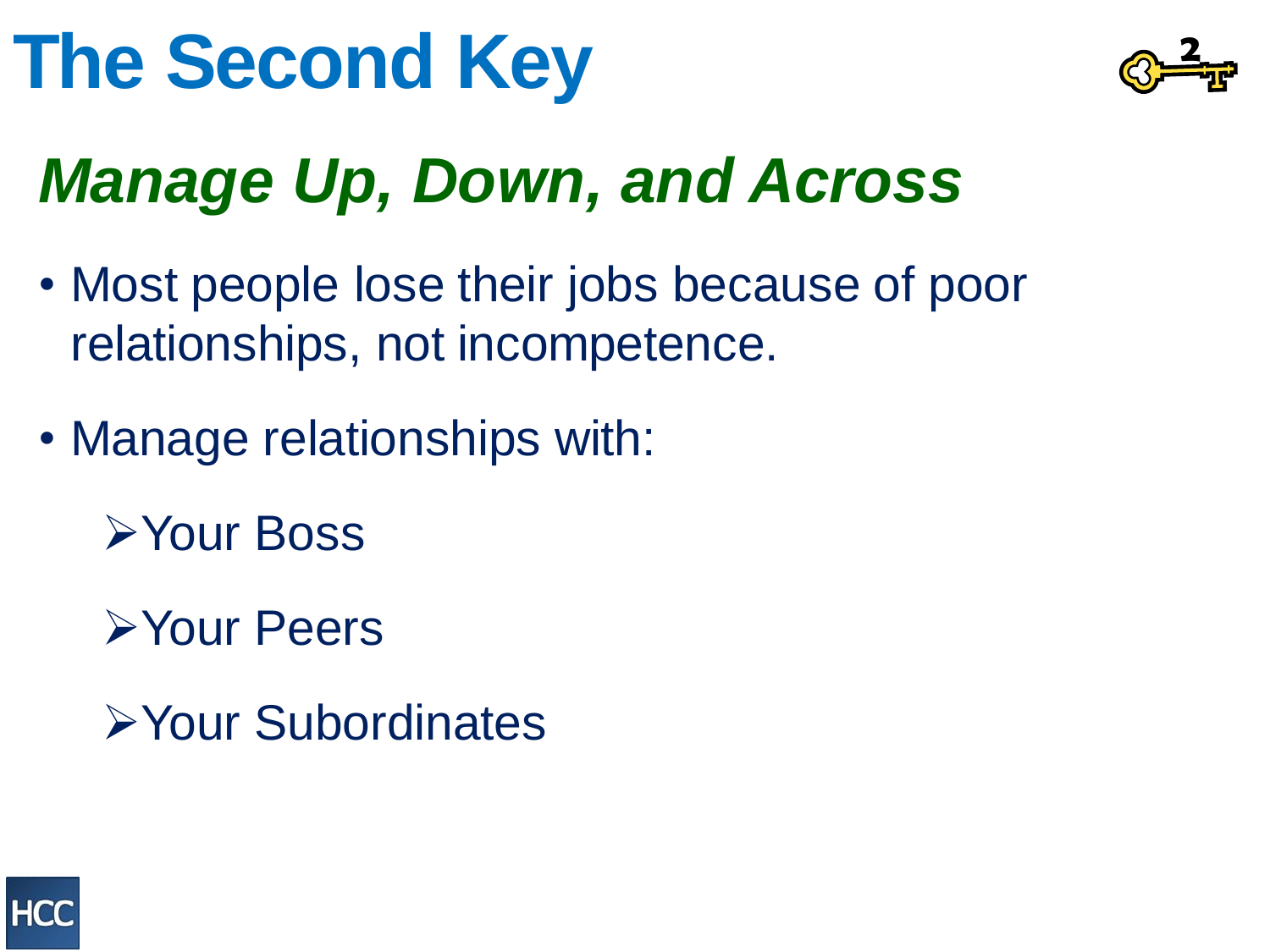# **Manage Up, Down, and Across**



#### **Your Boss**

 $\triangleright$  Don't forget your job: Your job is to please your boss

 $\triangleright$  Appreciate boss's leadership pressures.

 $\triangleright$  Are you set up for success with your boss? Manage Expectations!

### **Your Peers**

Look at your relationships from your boss's point of view. Be part of the solution- get along with your peers.

#### **Your Subordinates**

Practice situational leadership: vary style style across the Directing--- Delegating spectrum according to:

- Your subordinate's Level of competence and commitment
- The task's level of importance and urgency

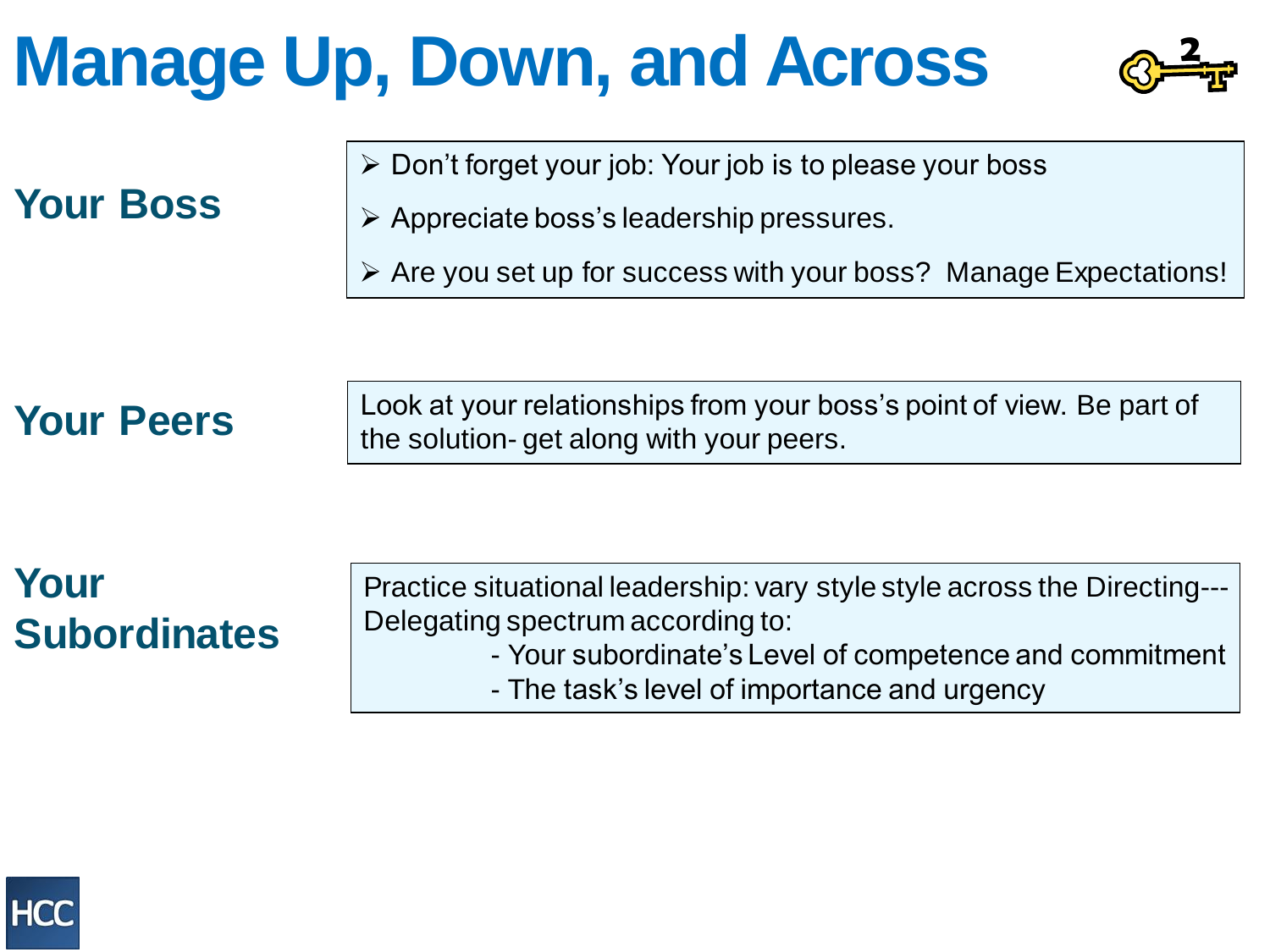## **Your Five Second Pitch <sup>2</sup>**



### *Use it to make sure that your boss(es) and colleagues know what you want them to know about you.*

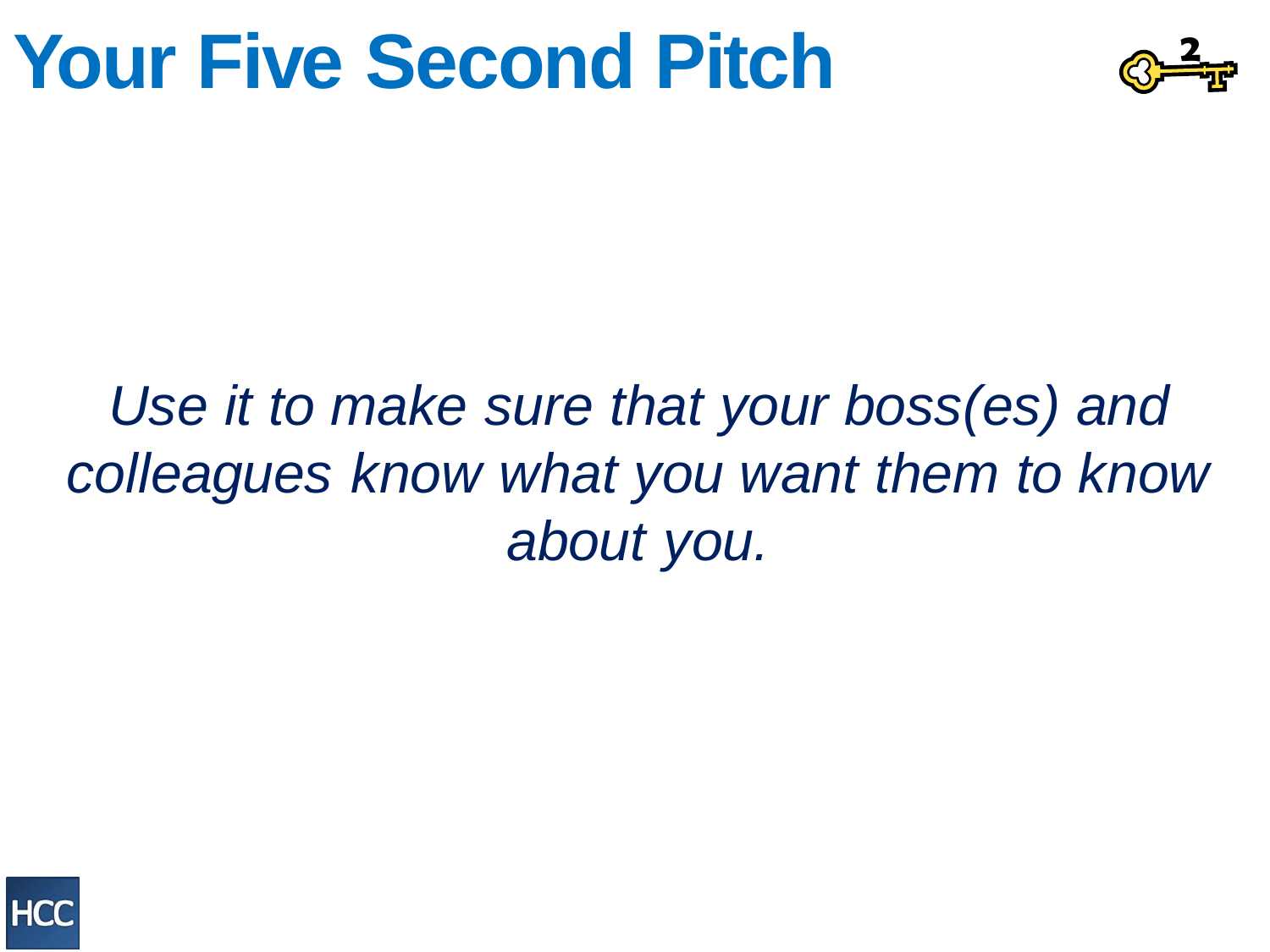# **Your Five Second Pitch <sup>2</sup>**



### Target your message--- who are your bosses?

- Your immediate manager
- Your boss's boss
- Stakeholders or internal clients more senior to you that you need to please.
- External- i.e. head of an industry association, a guru in your field

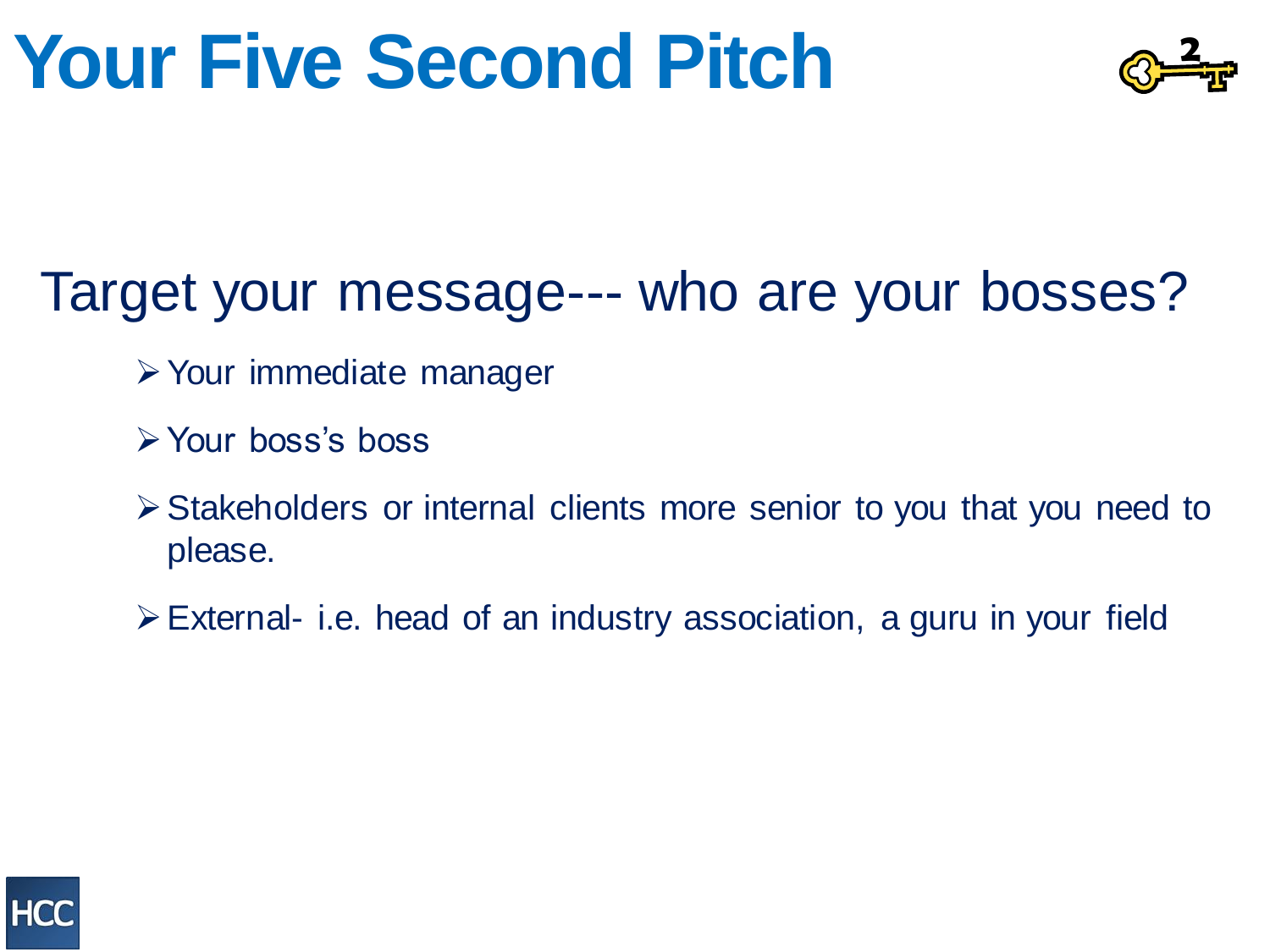## **Your Five Second Pitch <sup>2</sup>**



Message Examples

*"…now that I have completed the reengineering project."*

*"Yes, I used to be the CFO."*

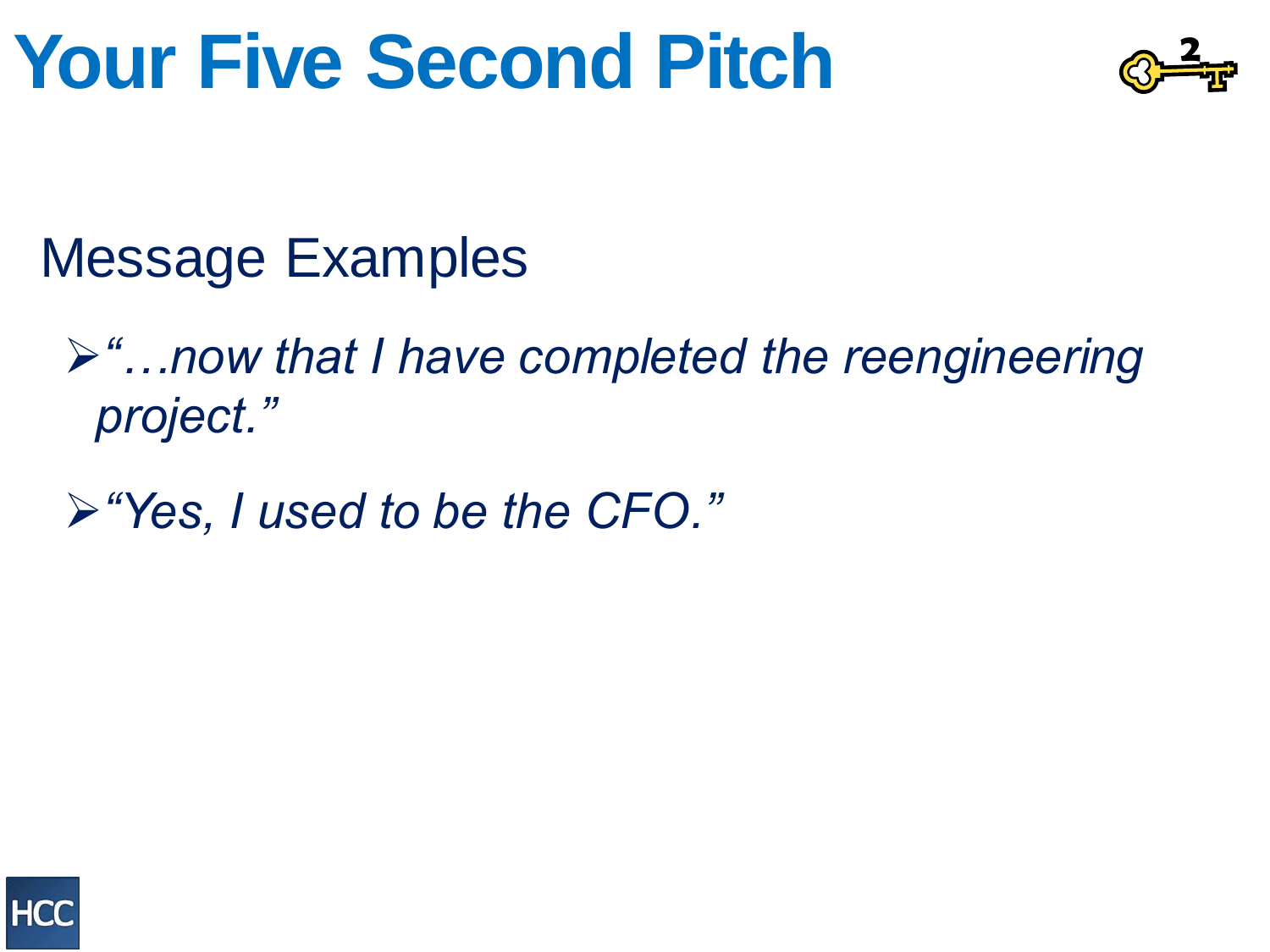# **The Quarterly Exercise**



*A way of periodically ensuring that your relationships are sound and are helping, not hindering!*

**Your six to eight "bosses" Your 12 to 14 peers Your "subordinates"** What do they think of me? What should they think of me? What is my relationship with each, and what should it be? Do I treat them well? Do they

complain about me to their bosses?

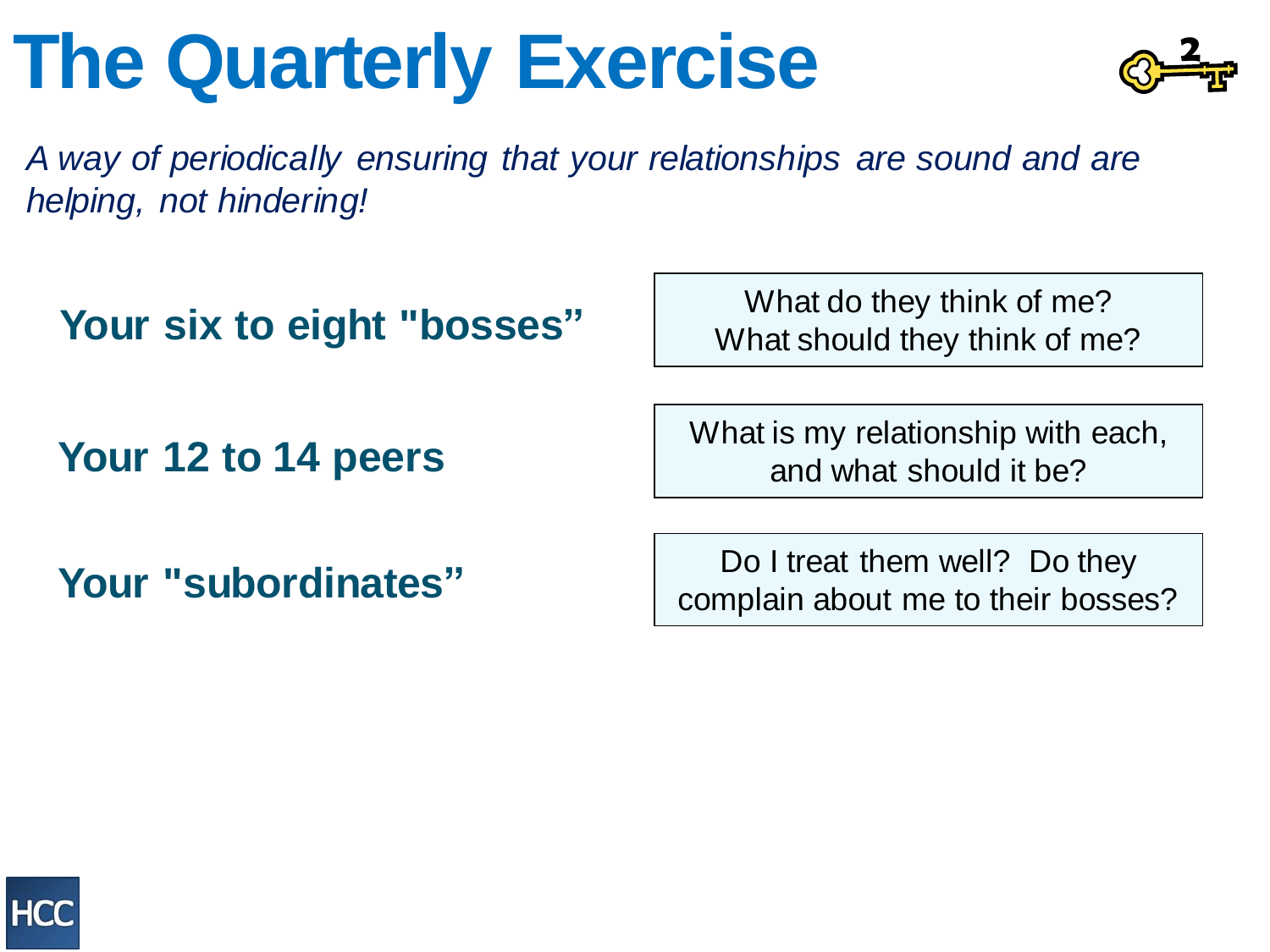

#### *Develop a vision for your career, then a plan***.**

**Develop your career plan as if you were planning someone else's business. Have a "career" not a "job". Do these exercises:**

- The 15 to 40 year vision
- The "Seven Stories"- to get at your motivated skills, what you love to do that you are good at.
- Your work-related values, including things you can and can't compromise on.

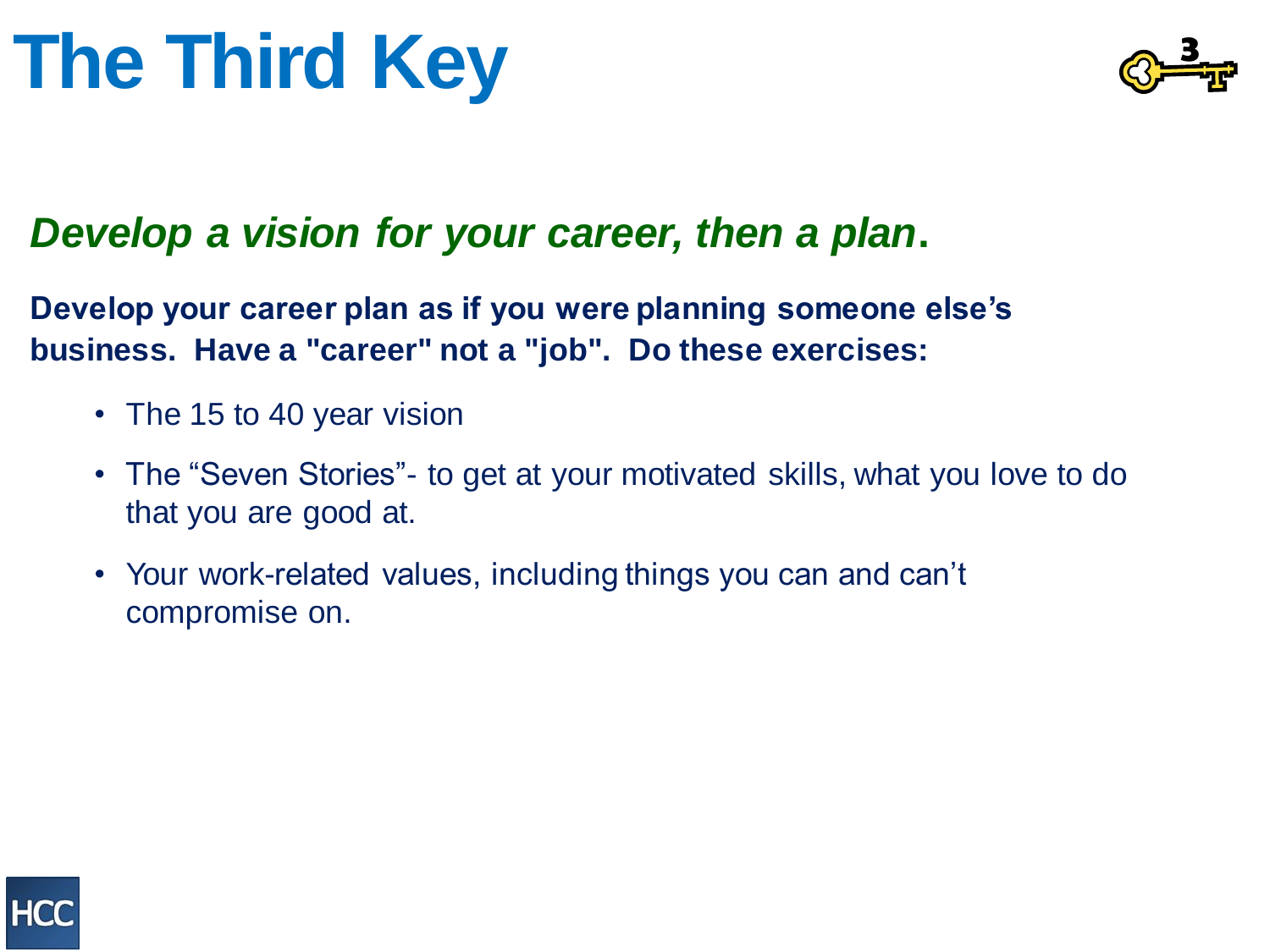



#### *Know when it's time to move on.*

- ❖ Are you set up for success?
- ❖ Are you able to learn and develop?
- What is being said and reported about your industry, your department?
- ❖ Is this position still compatible with your Plan?

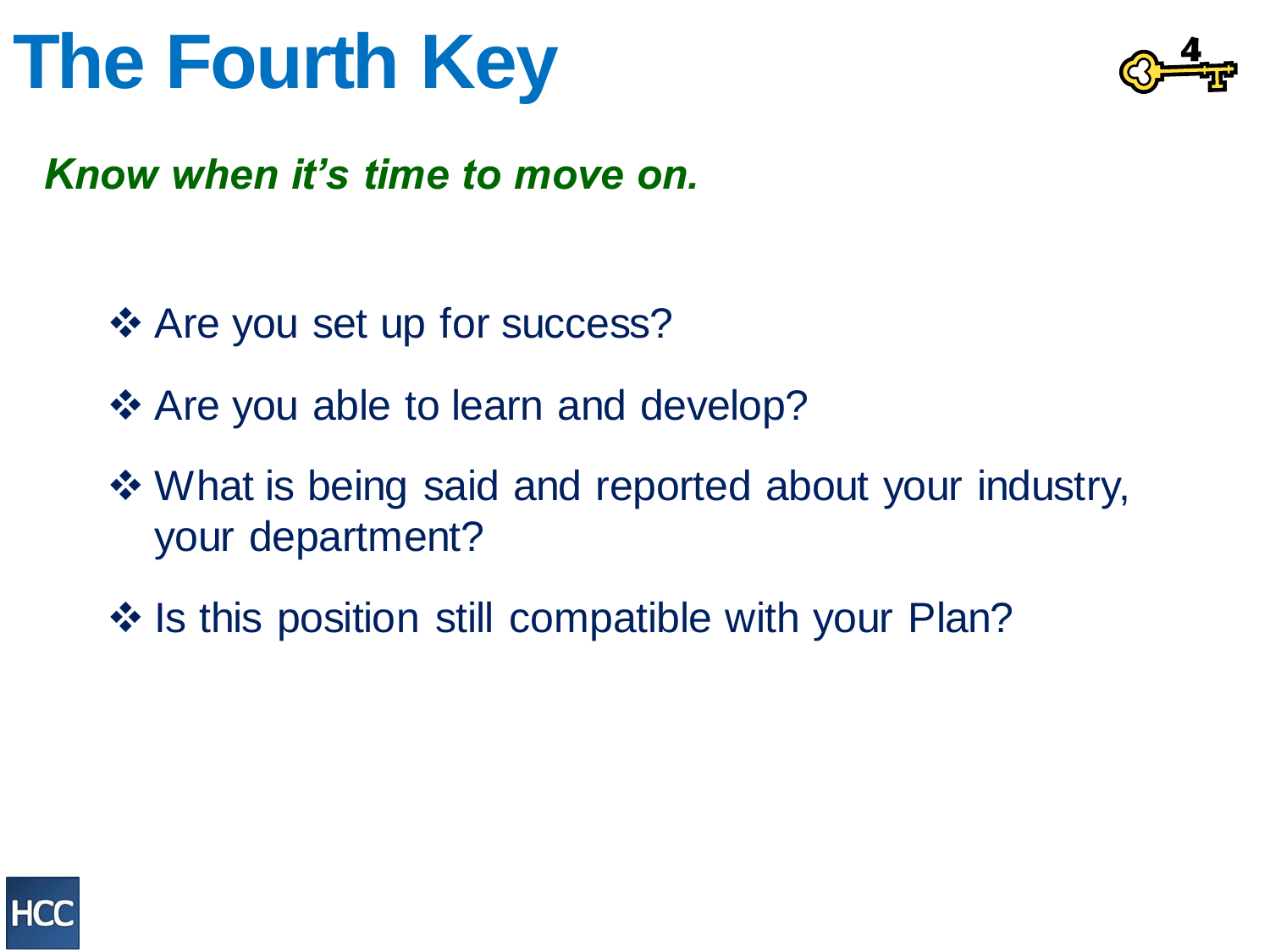



#### *Build and Maintain Your Network*

- Form lifelong relationships
	- ∗Friends
	- $\div$ Family
	- Colleagues
- To be remembered- Have a clear pitch.
- Re-contacting is key:
	- Holiday season
	- Periodic hello/checking-in e-mails
	- LinkedIn updates / social media

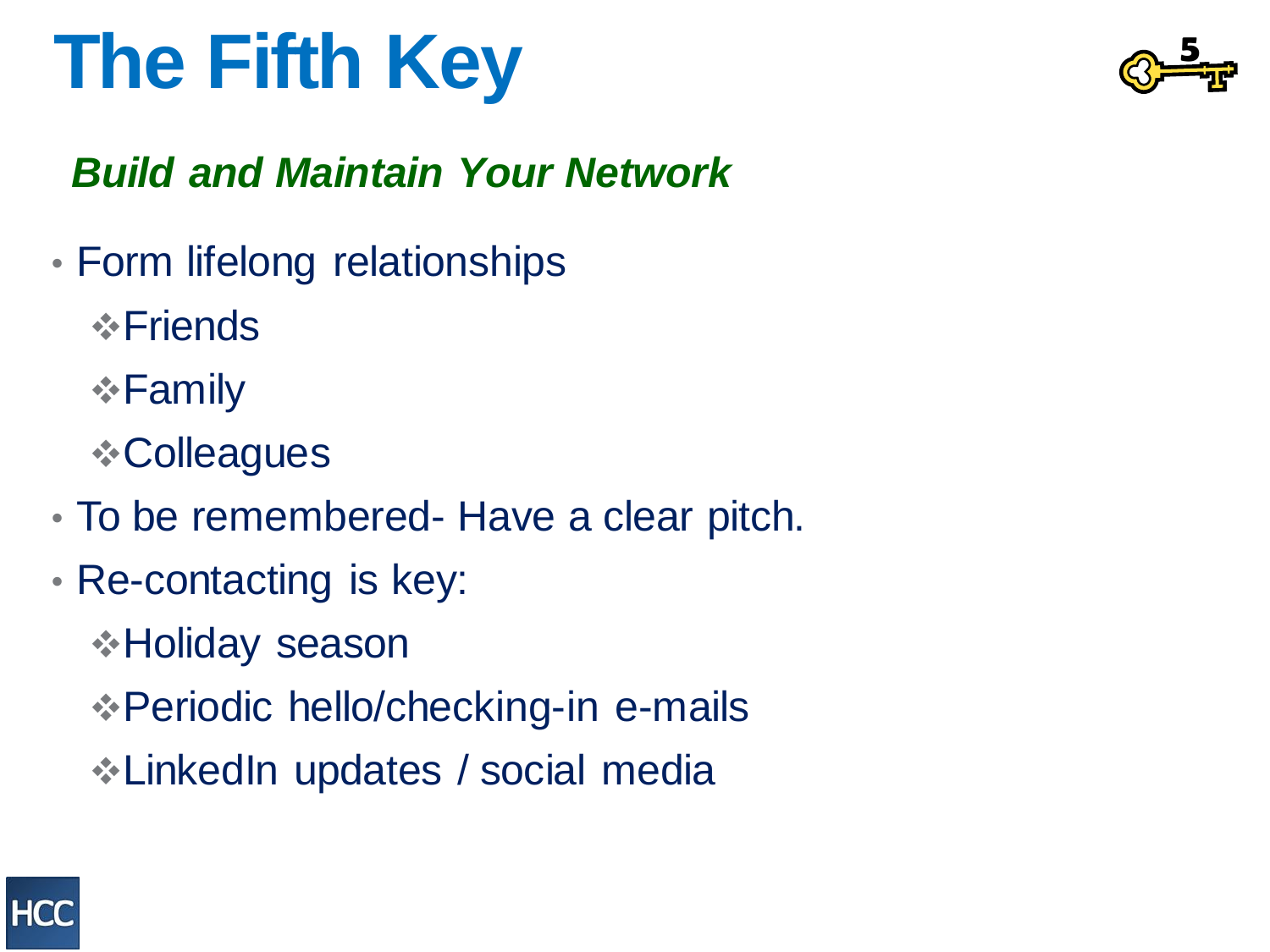



#### *Demonstrate Leadership*

+

+

Great Leadership =

1) developing a compelling vision for the way things should be

2) influencing others to adopt and work toward your vision

3) Results

❖ You can lead from any level in the organization.

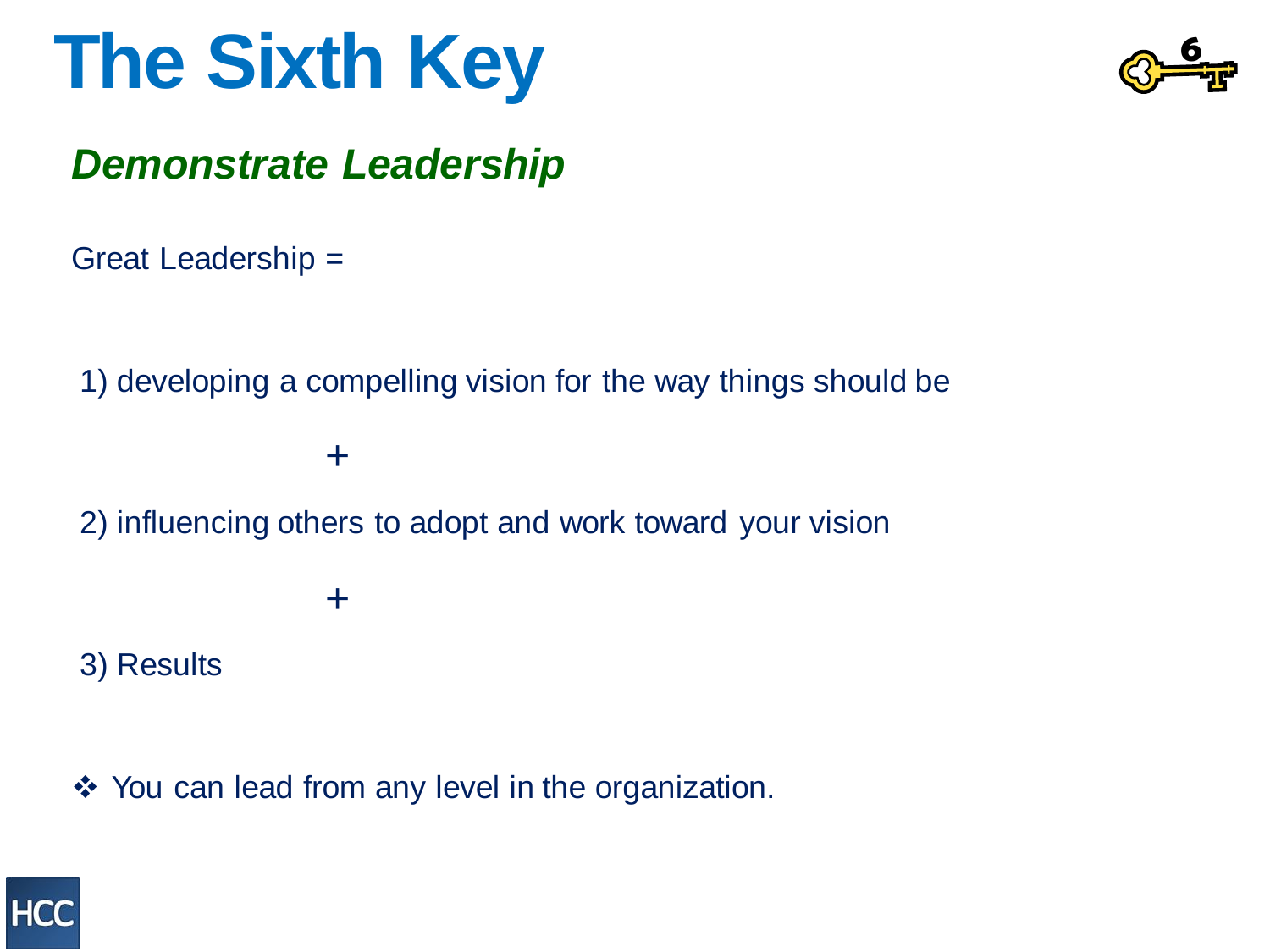# **Summary: the Six Keys**



- **Key #1: For "Career Security," you need "Marketability"**
- **Key #2:** Manage Up, Down and Across
- **Key #3:** Develop a long-term vision and a detailed plan
- **Key #4:** Know when it's time to move on
- **Key #5:** Build and Maintain a Network
- **Key #6:** Demonstrate Leadership

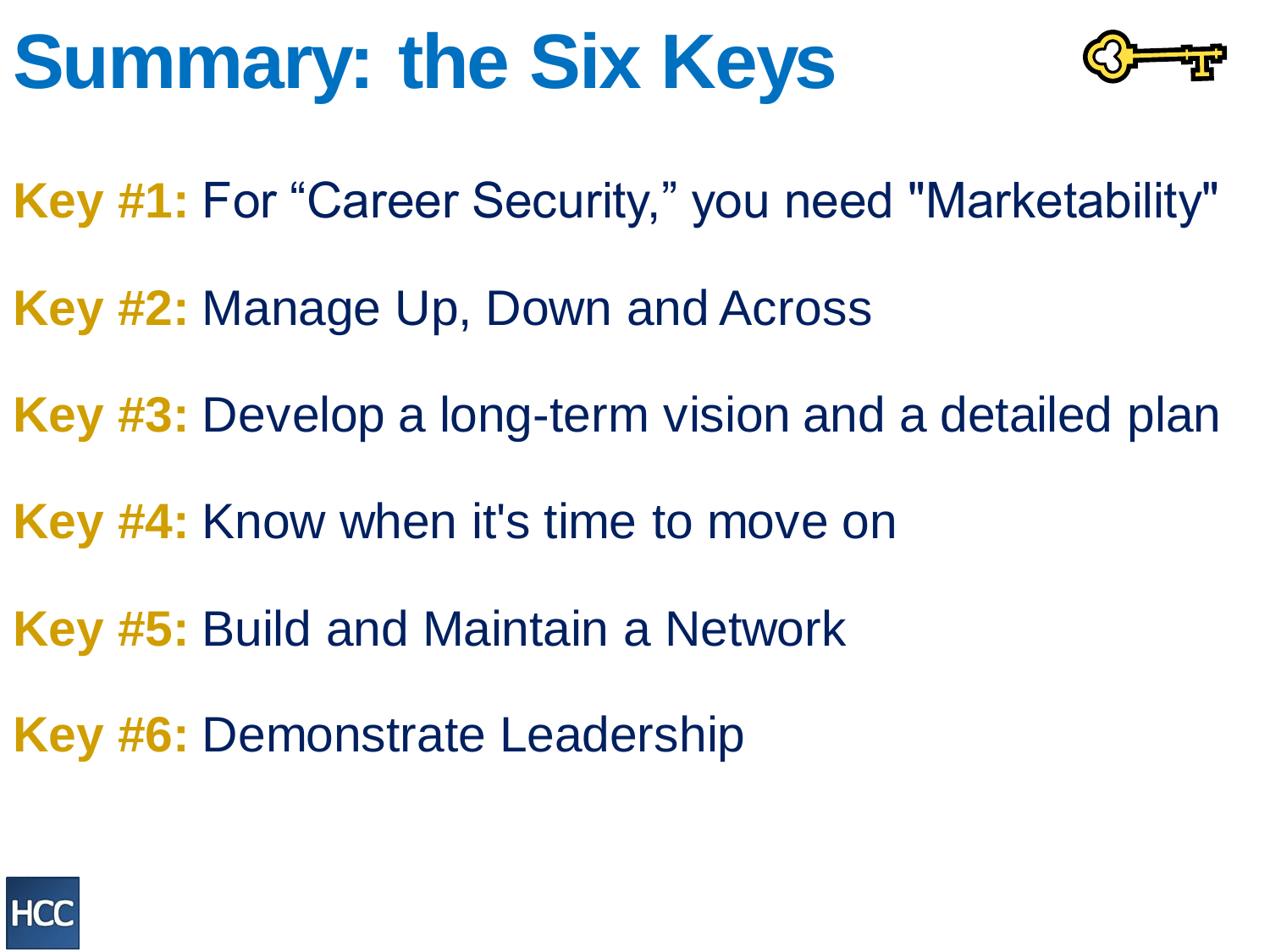# **Getting Promoted**

 $\checkmark$  Are you READY

Are you INCLUDED

 $\checkmark$  Are you ACCEPTABLE to others

 $\checkmark$  Are you in the RIGHT PLACE at the RIGHT TIME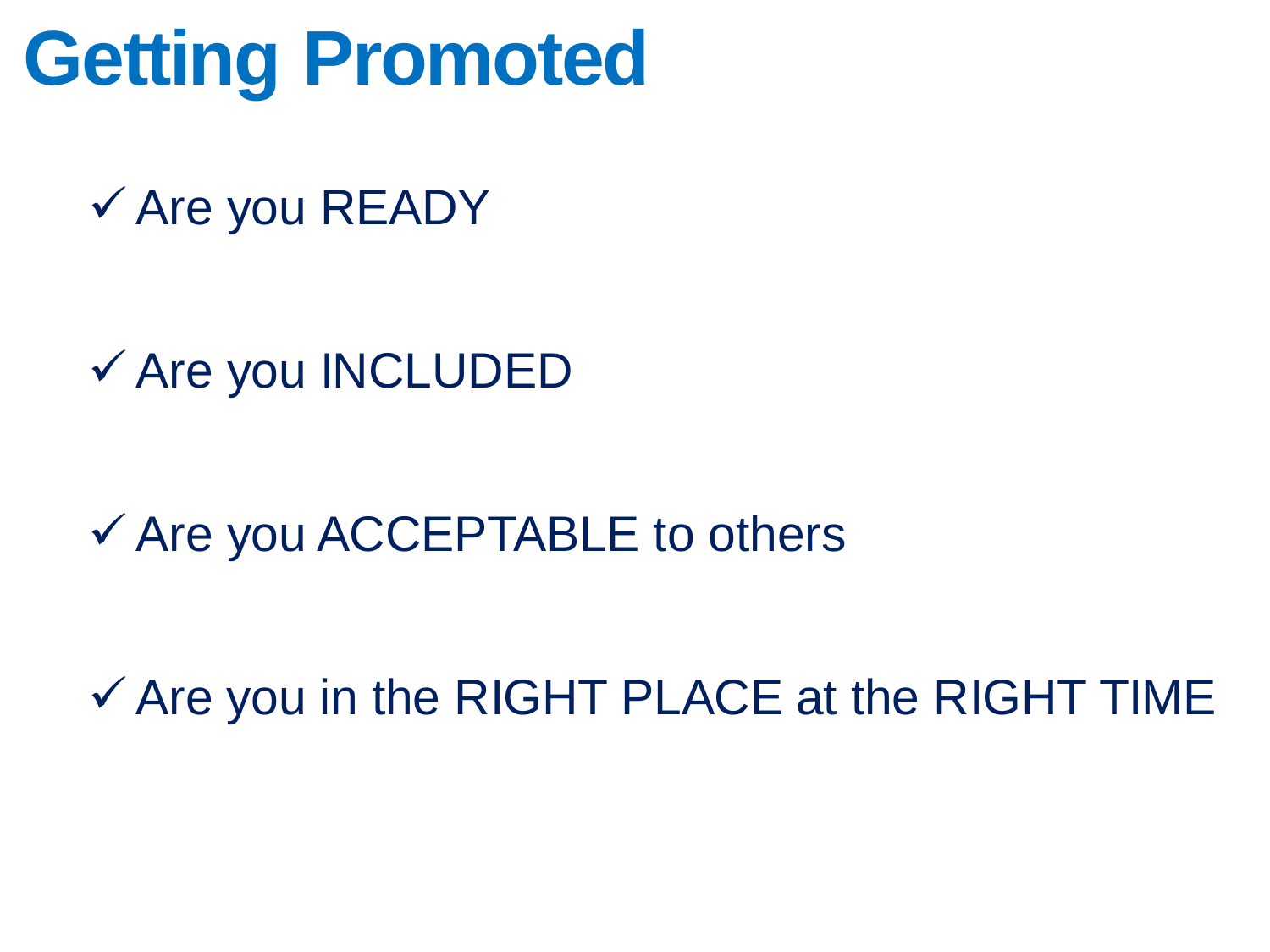## **Use the Six Keys to Assess Factors**

**Are you READY:** See keys # 1 and 6- Marketability and Leadership

#### **Are you INCLUDED**

Volunteering for Assignments?

Asked to join meetings of top Exec's that your peers aren't attending?

≻Involved in employee-engagement types of activities?

 **Are you ACCEPTABLE to others:** See key #2- Manage Up, Down & Across

 **Are you in the RIGHT PLACE at the RIGHT TIME:** See Key # 4- Know when it's time to move on

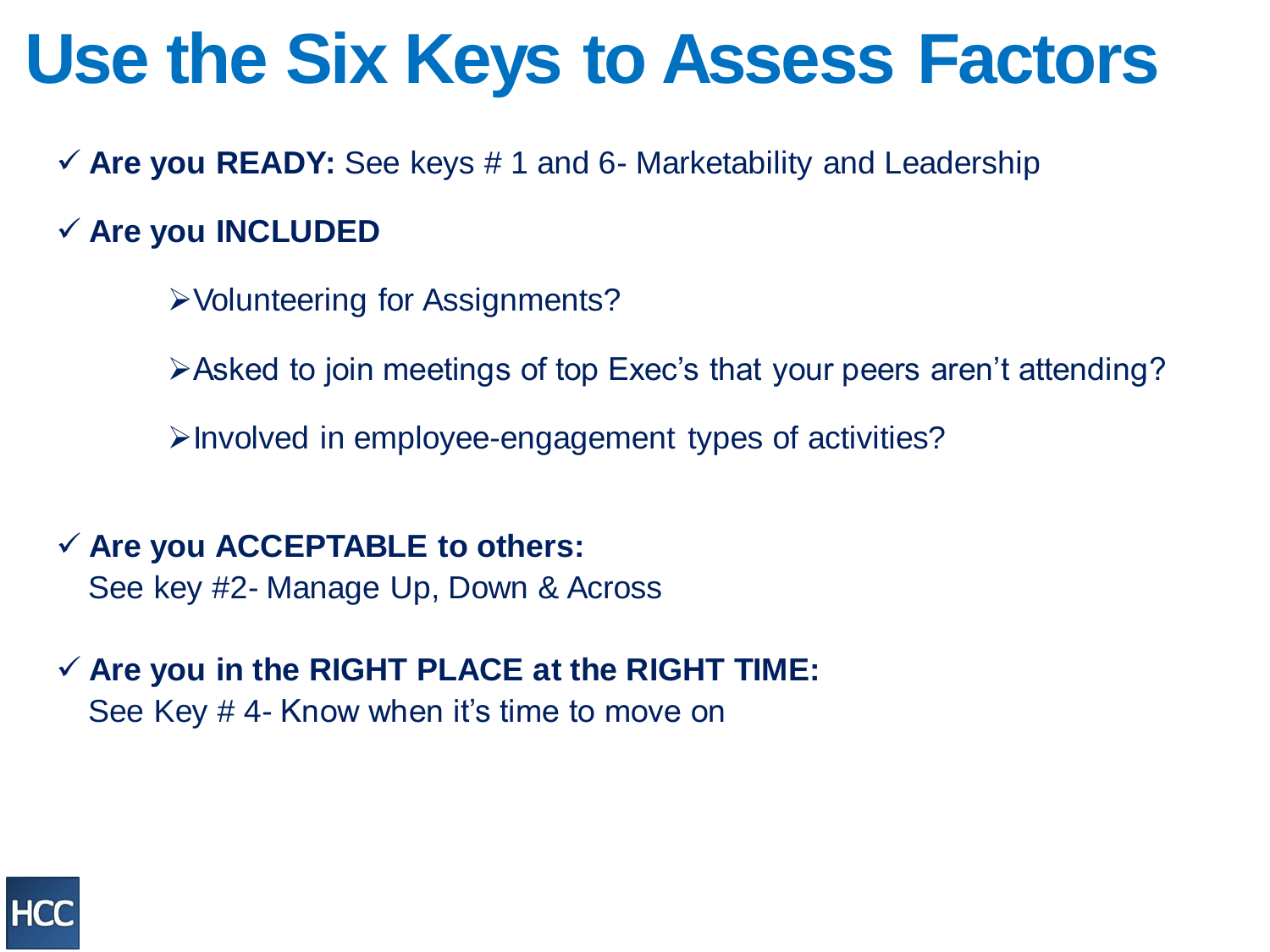## **THE FIRST 90 DAYS**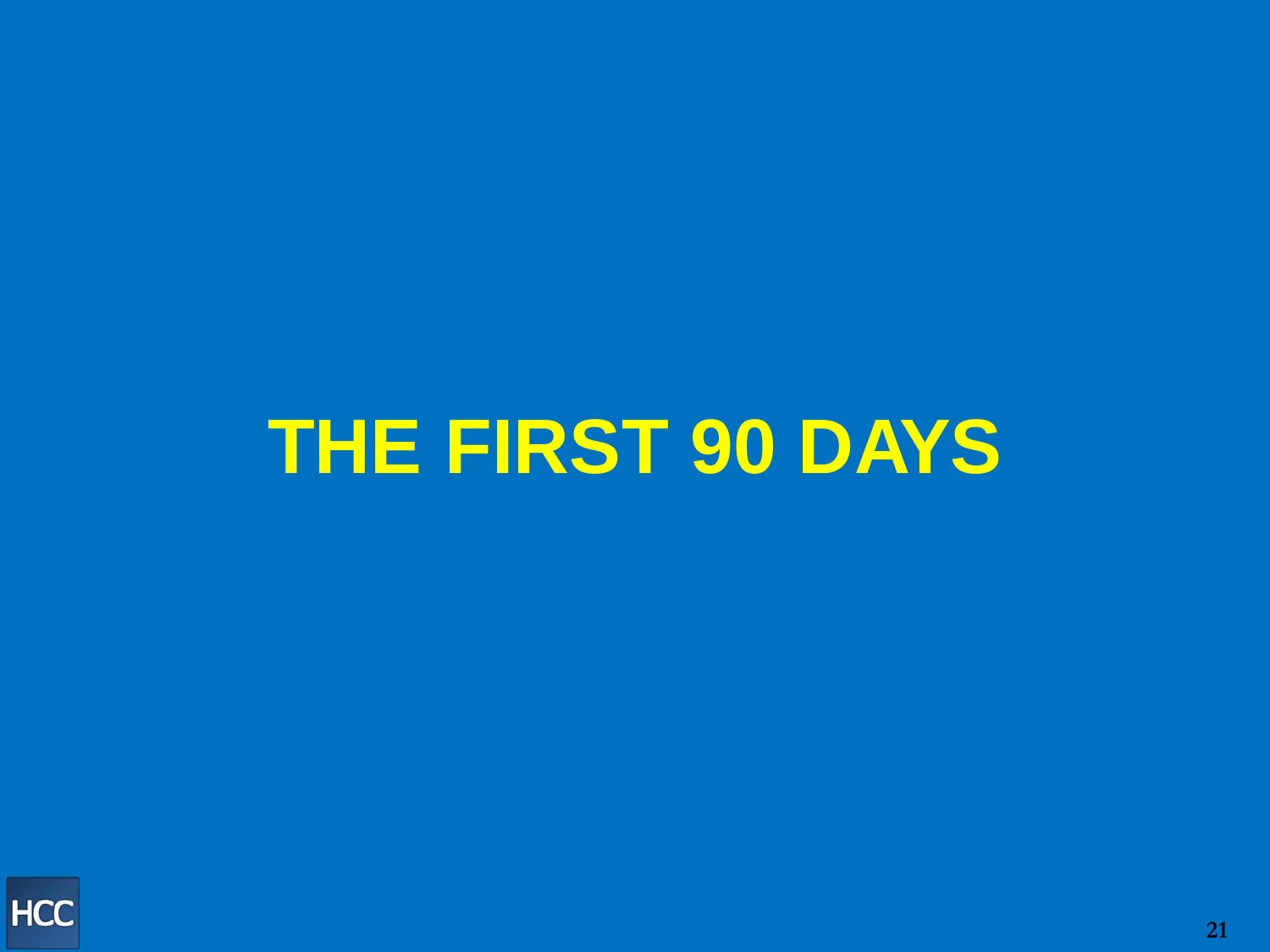**HCC** 

Push off start date so you can hit the ground running

Build relationships: Have calls, lunches with key stakeholders

Research Department, Organization and **Industry** 

Create a Personal Vision, and a plan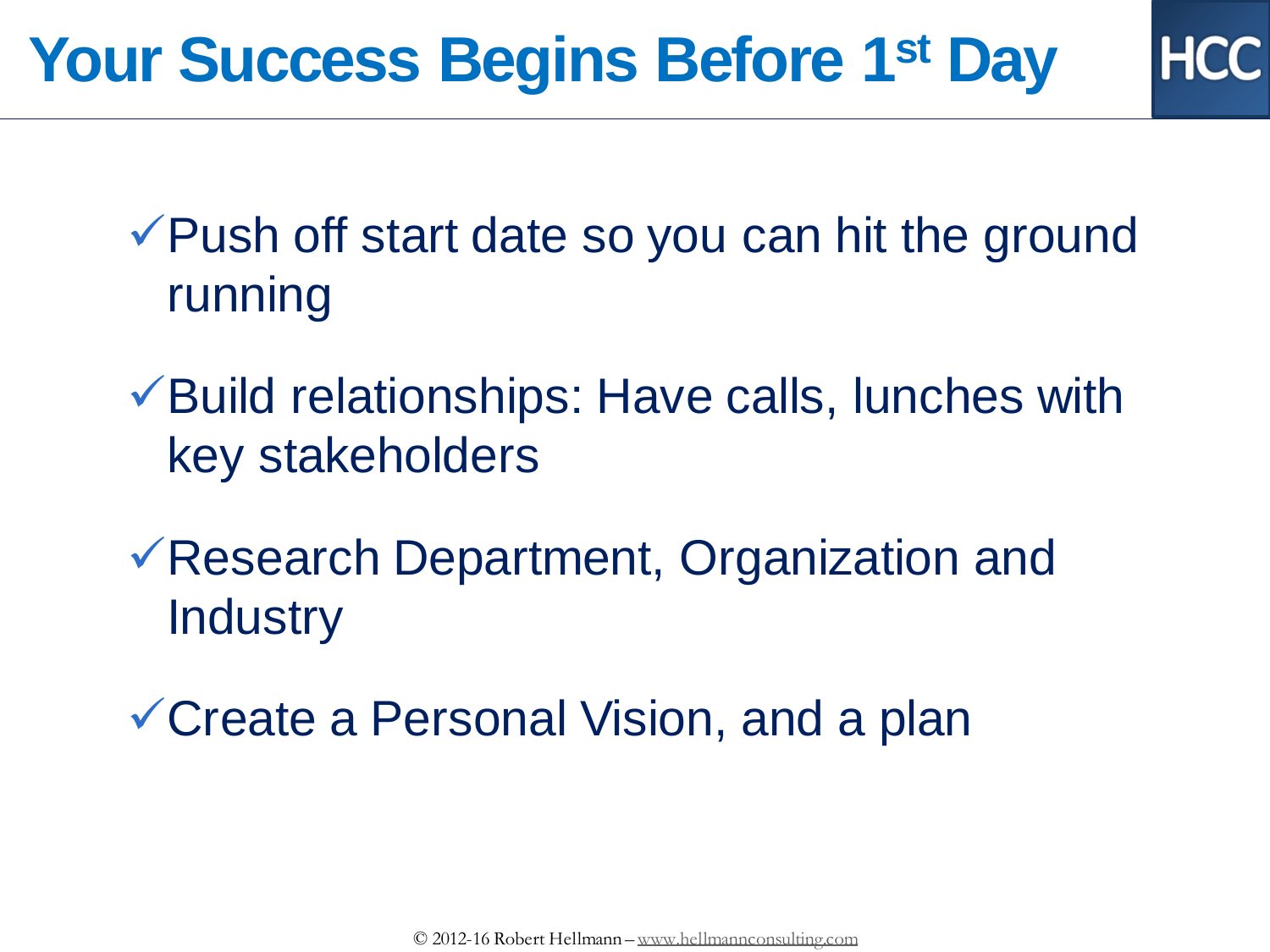### **Are You Set Up for Success?**



# *Ensure that you are BEFORE you accept!*

**HCC**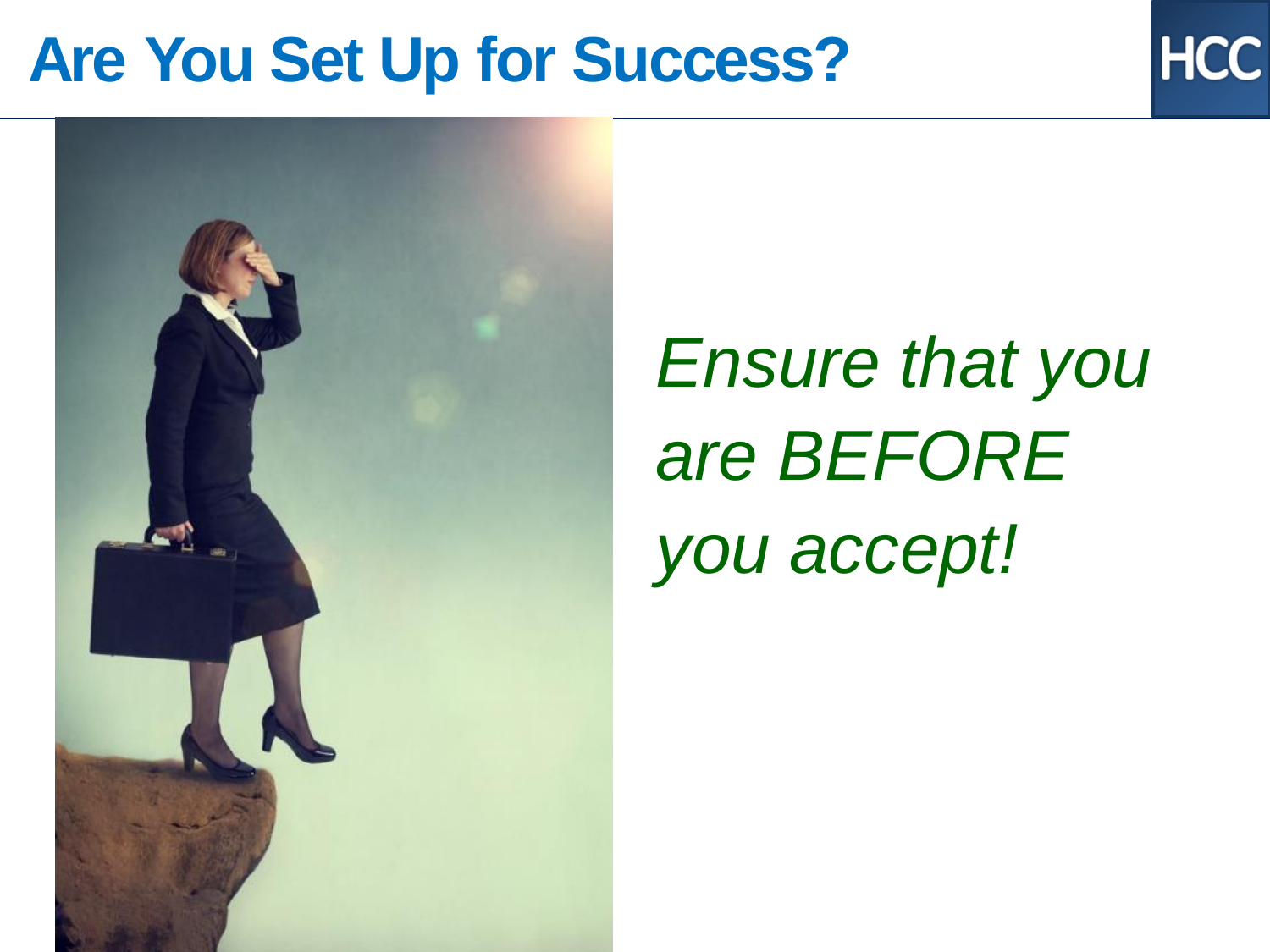### **Your Role**





- Expectations (What are they?)
- Resources (staff, budget, access– any weak links?)
- Key Stakeholders (are they aligned with position?)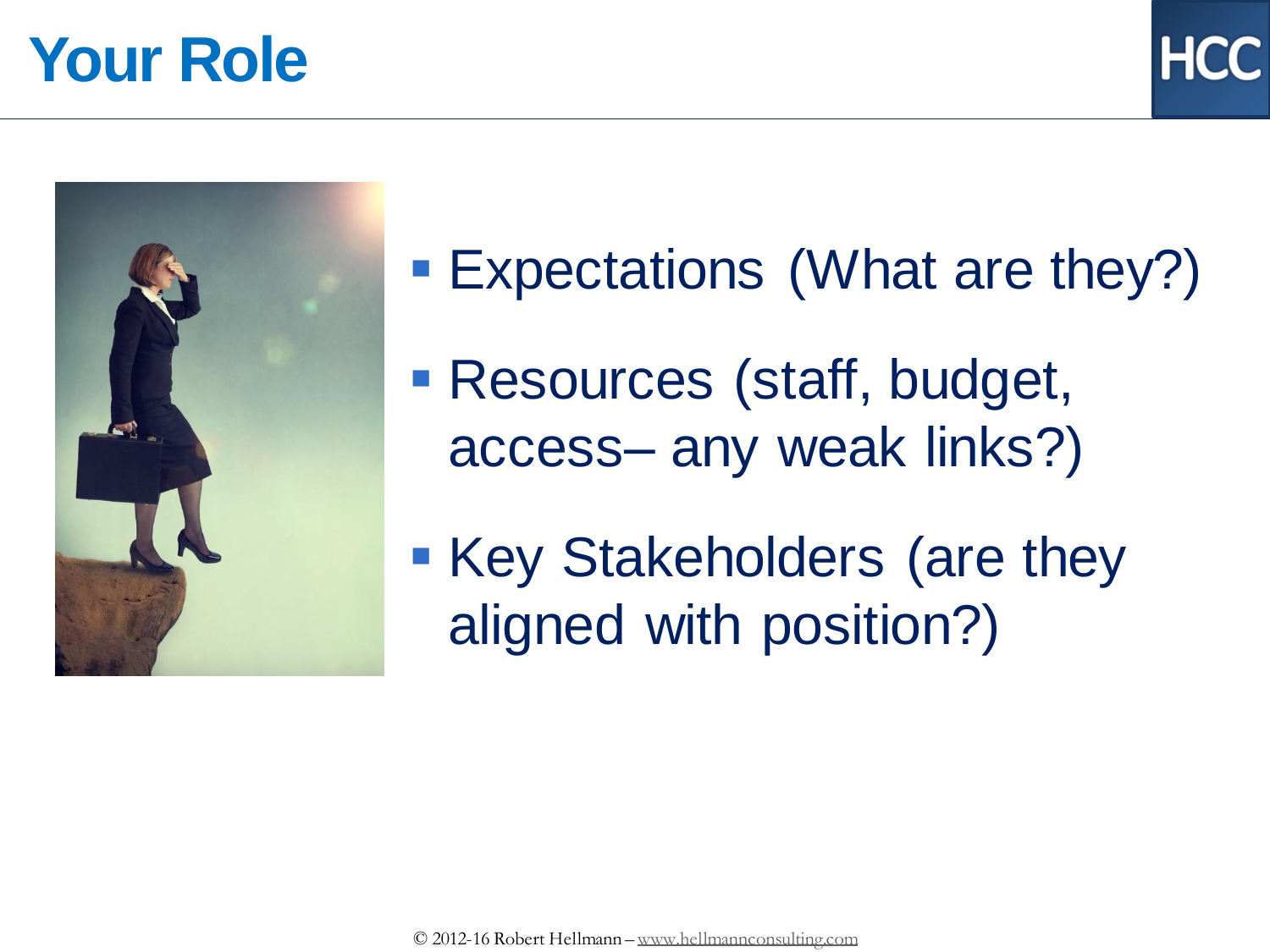## **Personal Assessment (SWOT)**



Strengths e.g. strategic, relationships

**HCC** 

- Weaknesses e.g. not technical
- Opportunities e.g. break down silos
- Threats e.g. will be relied on for technical programming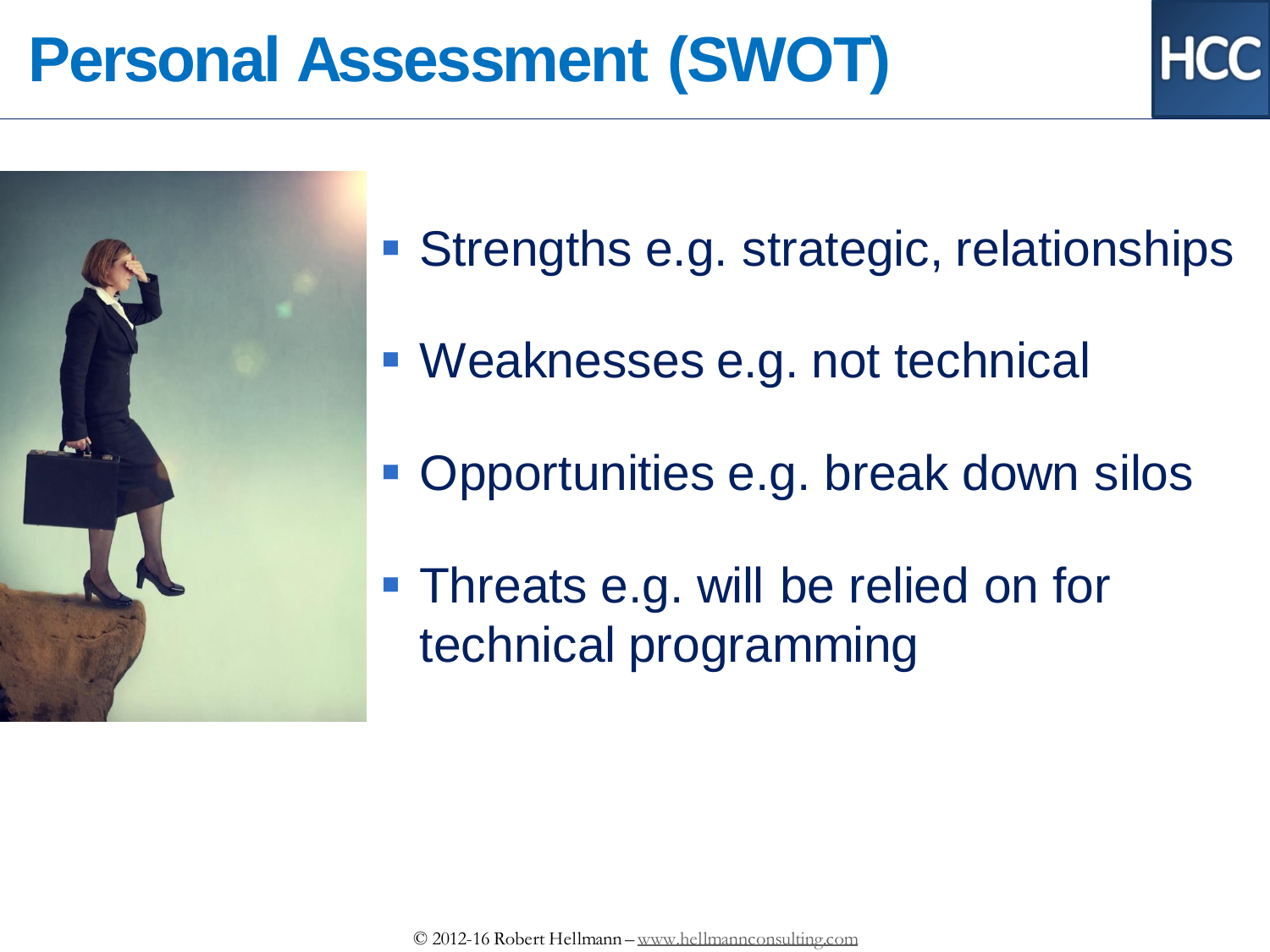## **Organizational Strategy**



### *Is it a winner, or will it hinder you?*



THE 5C's

- **Customers**
- Collaborators
- **Capabilities**
- Competitors
- Conditions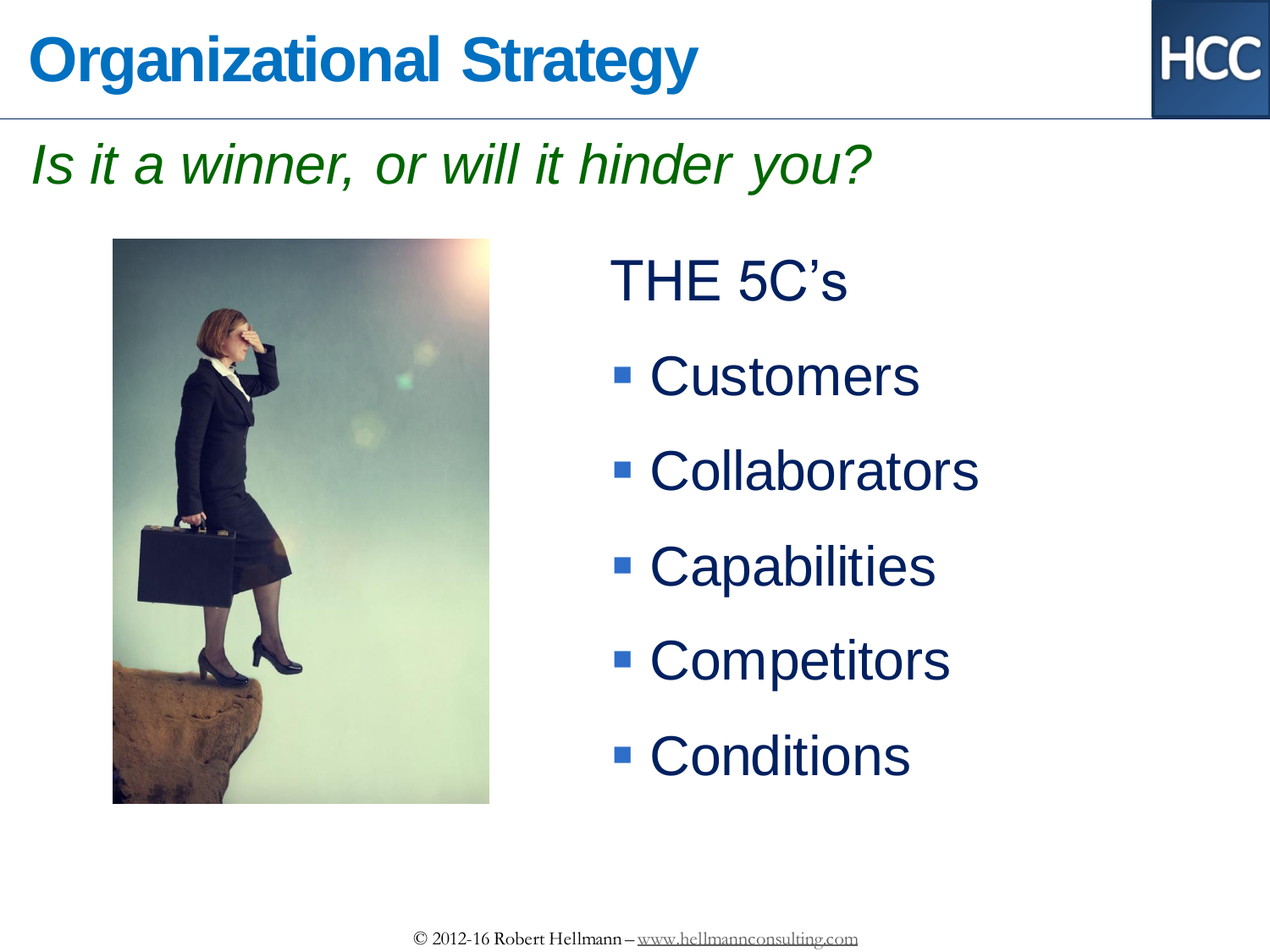## **Become "One" with the Job (Initially)**

*Plan to give yourself over to the position entirely for the first six months.*

- People will remember for two years or more the perception you created in that first six month period.
- Work harder than your long term comfort level-- you can ease up later.

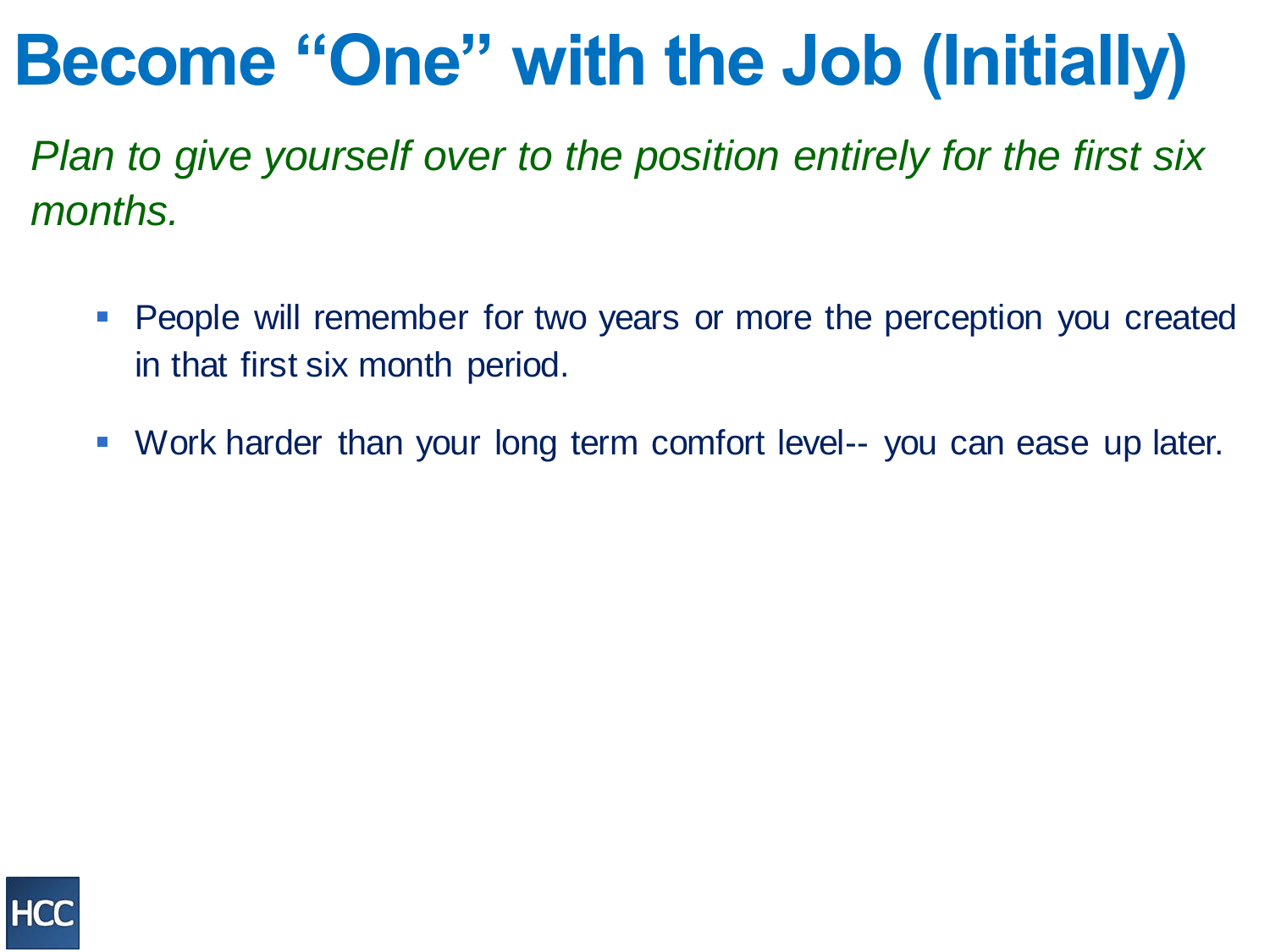# **Managing Your Boss: Day 1 to 30**

- Clarify boss's performance expectations
- Clarify boss's communication style– emulate it
	- $\triangleright$  Email vs. phone vs. in-person
	- $\triangleright$  Hands-on/off
	- $\triangleright$  Process oriented vs. "tell me the bottom line"
	- $\triangleright$  Detail vs. Big Picture
	- $\triangleright$  Etc.
- Ensure you are on Boss's calendar at least once a week
- Share personal 90 day plan with boss (by end of first week)

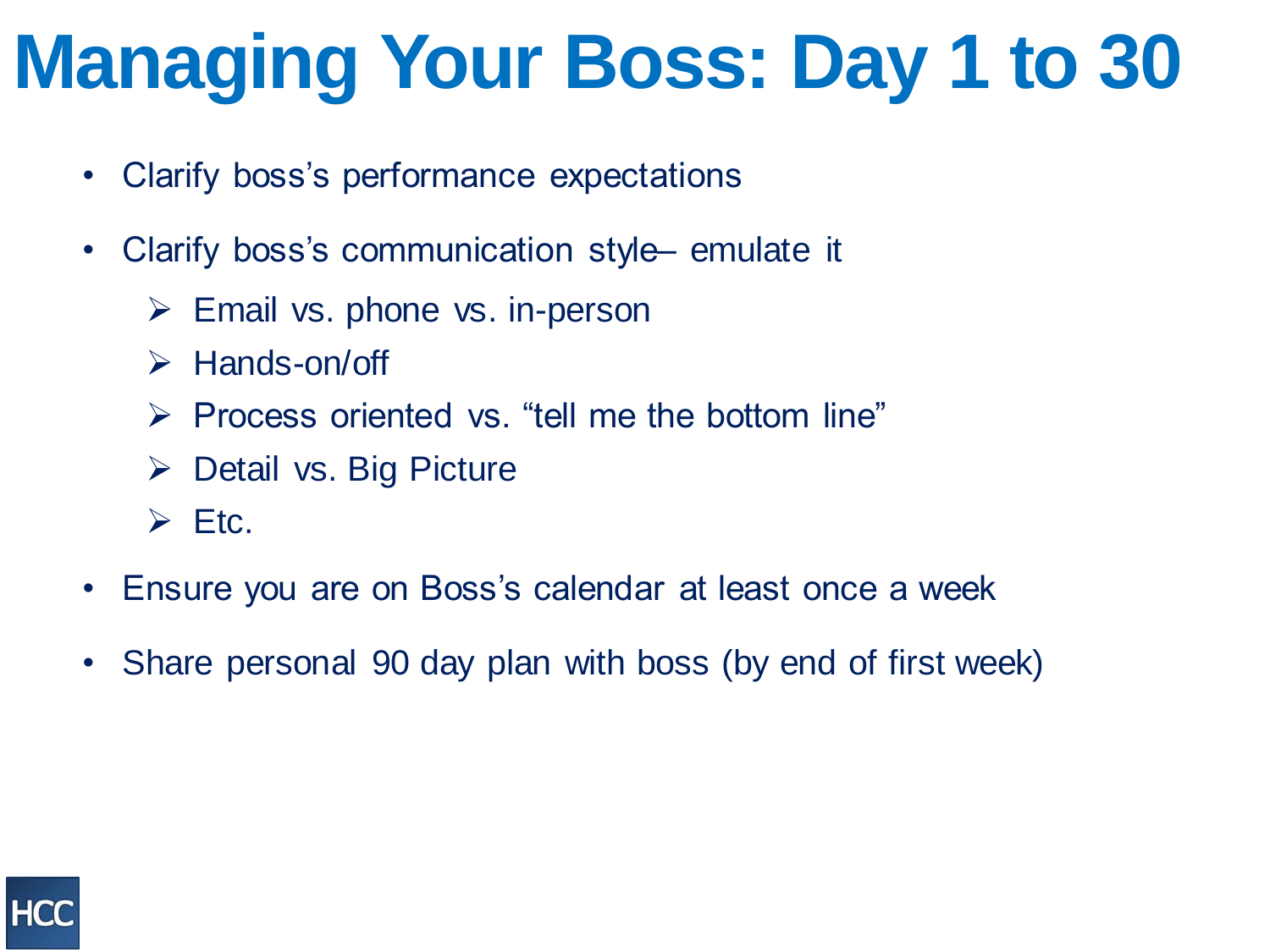# **From Week One to Day 30**

#### *Consider this the Assessment Phase*

- Learn culture (learn the rules before trying to change them)
	- $\div$  How is conflict managed?
	- ◆ What is said/not-said in meetings?
	- ◆ Competitive/collegial/team-oriented/silos
- Secure detailed technical/product/service review
- Start "learning" meetings every day to every other day
	- Customers (internal or external)
	- ❖ Subordinates (they know what's "really" going on)
	- **❖ Stakeholders/Partners**
- Build support– a winning coalition
- **If all identify the biggest issue**
- **Find a Mentor**
- Make human connection– subordinates/support staff, peers, bosses (week one)
- **IDENTIFY Quick Wins**
- **Share credit**

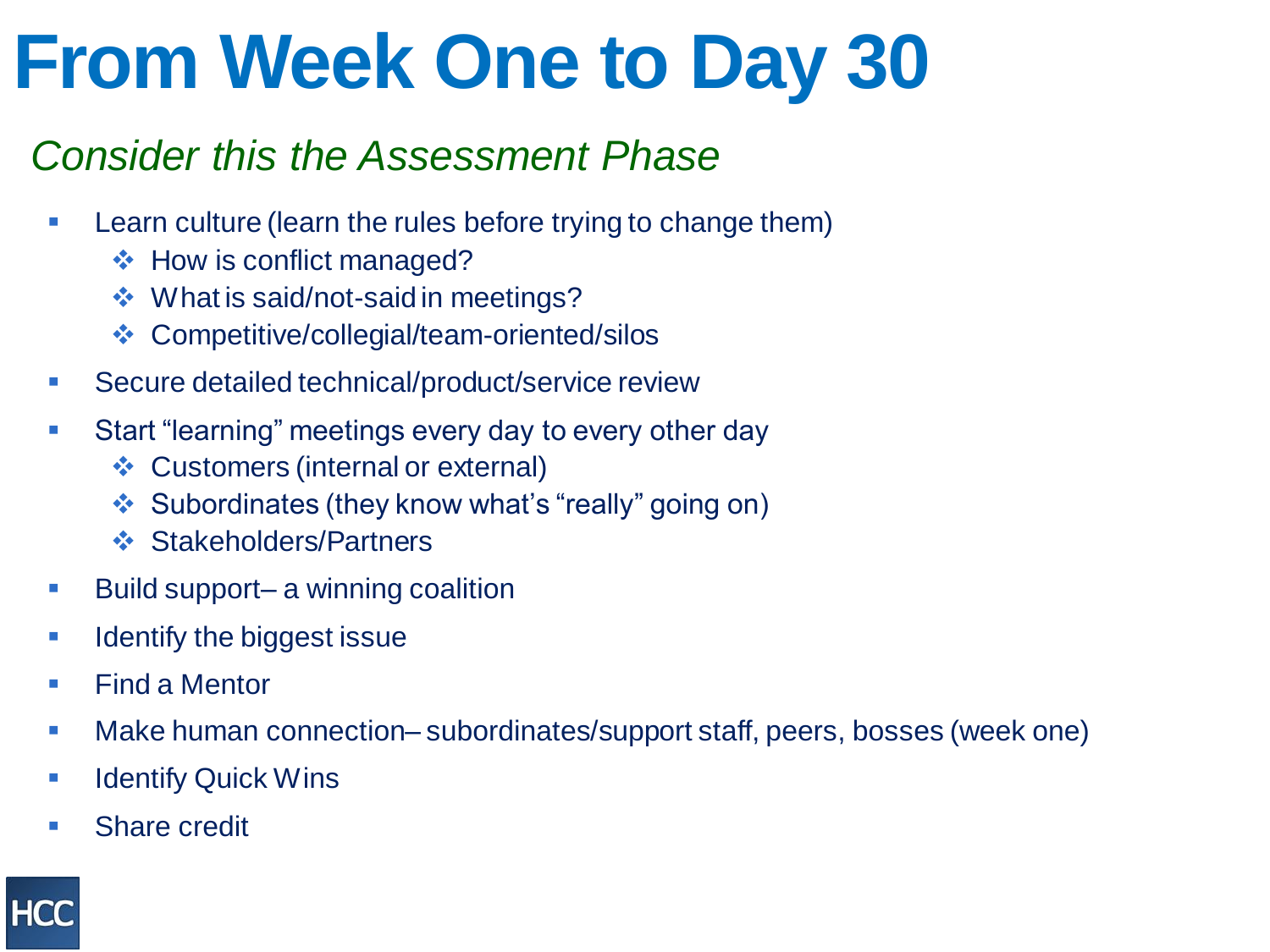# **What to Avoid**

- **X** Isolation
- $\boldsymbol{X}$  Having the Answer (to a hammer, everything looks like a nail)
- **X** Being captured by the wrong people
- **X** Setting unrealistic expectations
- $\boldsymbol{\chi}$  Attempting to do too much too soon you could make enemies
	- You don't know the reasons for things yet
	- You haven't mastered the culture

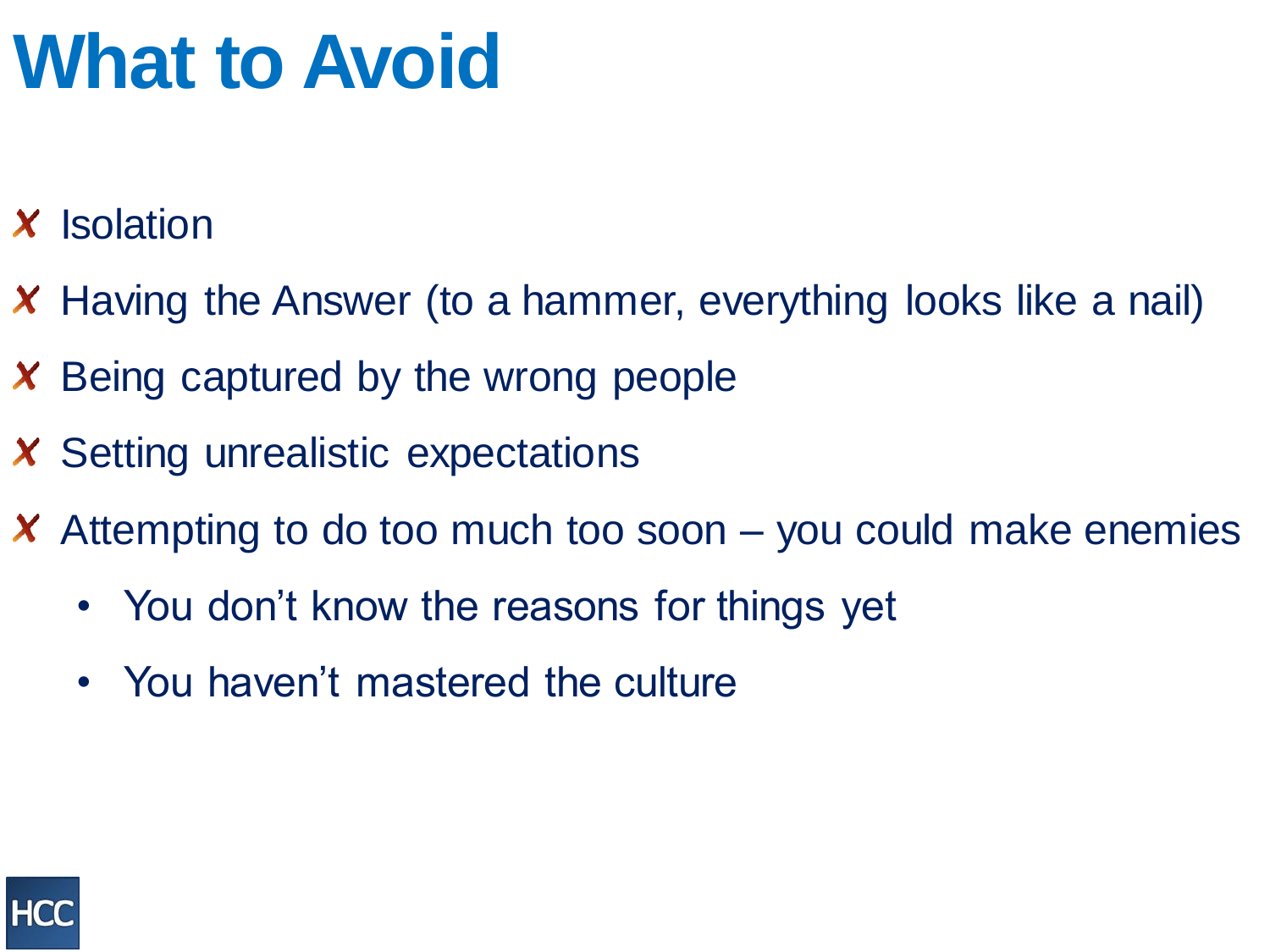# **By Day 60**

### *The "BluePrint Phase" -- things really need to start rolling!*

- Refine personal strategic plan
- Communicate your "vision" and plan for the next 3-6 months to your boss(es), peers, subordinates.
- **Implement and build on Quick Wins celebrate successes**
- Assess staff/stakeholder support– needs/issues begin to address
- Continue learning/communication practices from week one and Day 30

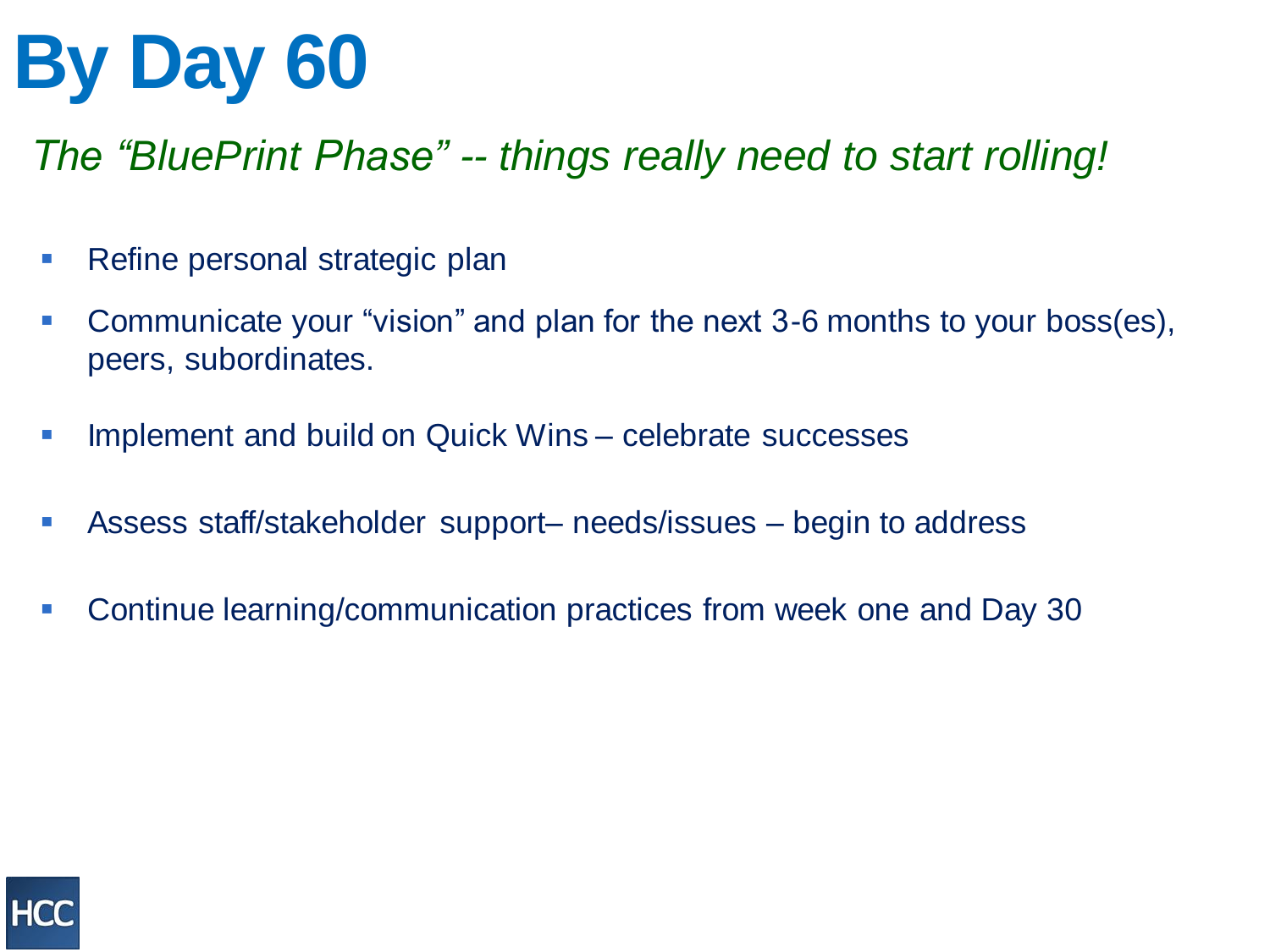

#### *Realization Phase*

- At least one substantive "win" (could be as simple as a key recommendation based on learning, analysis)
- **Quarterly relationship exercise**
- **Implement staff/resource allocation changes (if in leadership role)**
- **Continue to communicate clearly and often**
- **Refine strategic plan as needed**